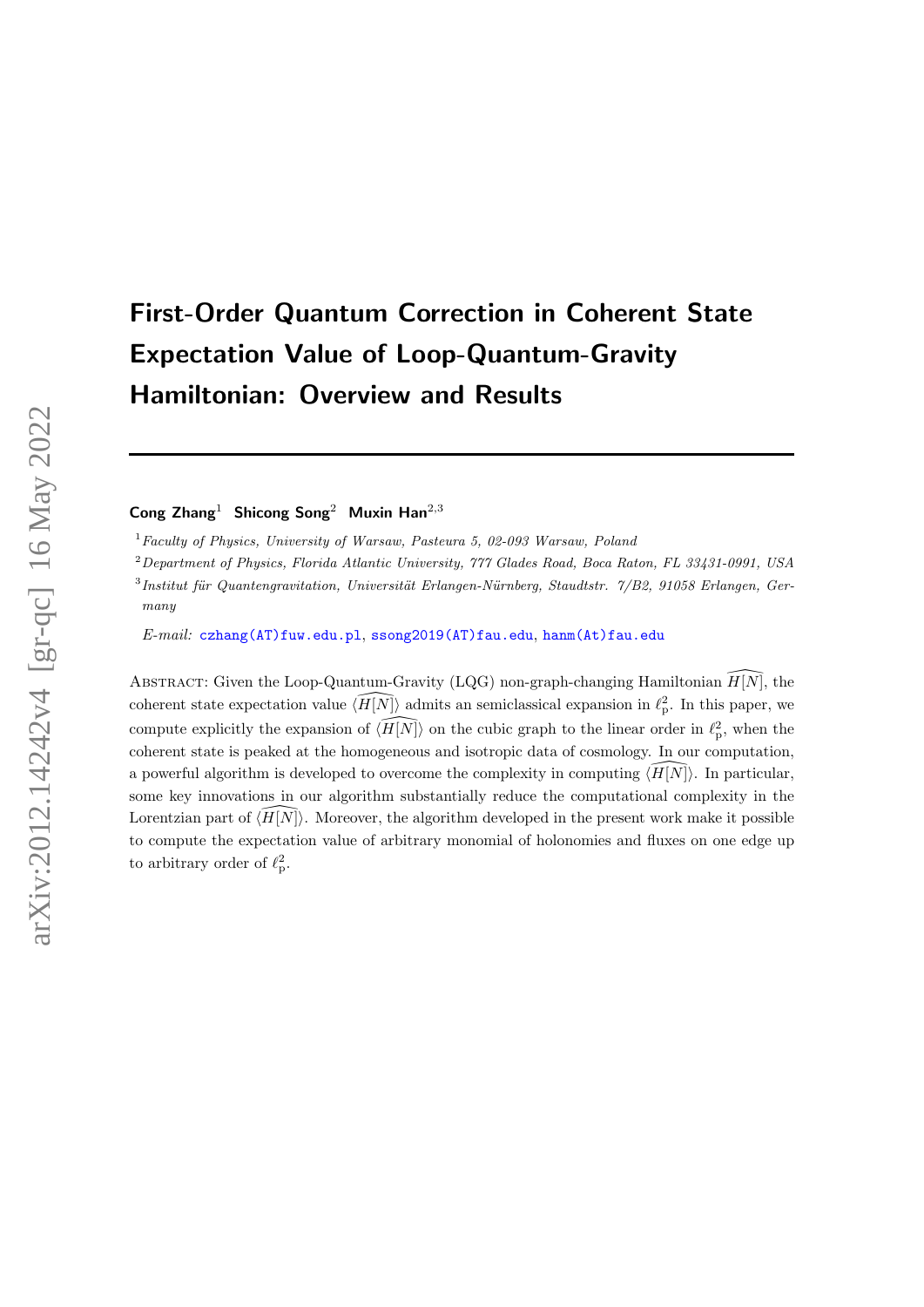# Contents

| Introduction<br>1                                | 1                       |
|--------------------------------------------------|-------------------------|
| Preliminaries<br>$\mathbf{2}$                    | $\overline{\mathbf{4}}$ |
| Quantization and Hamiltonian<br>2.1              | 4                       |
| Coherent states<br>2.2                           | 6                       |
| Expectation values of operators on one edge<br>3 | 7                       |
| the first step<br>3.1                            | 8                       |
| the second step<br>3.2                           | 8                       |
| 3.3<br>the third step                            | 9                       |
| 4 Power counting                                 | $\boldsymbol{9}$        |
| Cosmological expectation value<br>5              | 11                      |
| Symmetries of the expectation value<br>5.1       | 12                      |
| Symmetries of the Euclidean part<br>5.1.1        | 12                      |
| Symmetries of the Lorentzian part<br>5.1.2       | 13                      |
| 5.2<br>Introducing the algorithm: A case study   | 17                      |
| Quantum correction in the expectation value<br>6 | 19                      |
| Conclusion and outlook                           | 21                      |
|                                                  |                         |

# <span id="page-1-0"></span>1 Introduction

Loop Quantum Gravity (LQG) is an approach toward the background independent and nonperturbative quantum gravity in four and higher dimensions  $[1-4]$  $[1-4]$ . The research on the quantum dynamics of LQG is active and leads to important recent progresses. In particular, there have been tremendous progresses in both canonical and covariant LQG on the semiclassical limit and the consistency with classical gravity e.g.  $[5-12]$ . However, there has been less progress on quantum corrections in the full theory of LQG dynamics (see e.g. [\[13,](#page-22-1) [14\]](#page-22-2) for some results in the covariant approach). It is important that as a candidate of quantum gravity theory, LQG should provide predictions on quantum corrections to the classical theory of gravity.

The present paper focuses on the canonical LQG. In canonical LQG, the dynamics is encoded in the Hamiltonian constraint operator  $\widehat{H[N]} = \widehat{H_E[N]} + (1 + \beta^2) \widehat{H_L[N]}$ , where N is the lapse function,  $\widehat{H}_E[\overline{N}]$  and  $\widehat{H}_L[\overline{N}]$  are the Euclidean part and Lorentzian part of  $\widehat{H}[\overline{N}]$ , and  $\beta$  is referred to as the Barbero-Immirzi parameter [\[15\]](#page-22-3). There has been long-term confusion that the quantum dynamics of LQG might not be computable analytically due to the non-polynomial Hamiltonian constraint operator  $\widehat{H}[\vec{N}]$  [\[16\]](#page-22-4), This confusion has been partially resolved by [\[6\]](#page-21-3), where the authors schematically show that the coherent state expectation value of the Hamiltonian/master constraint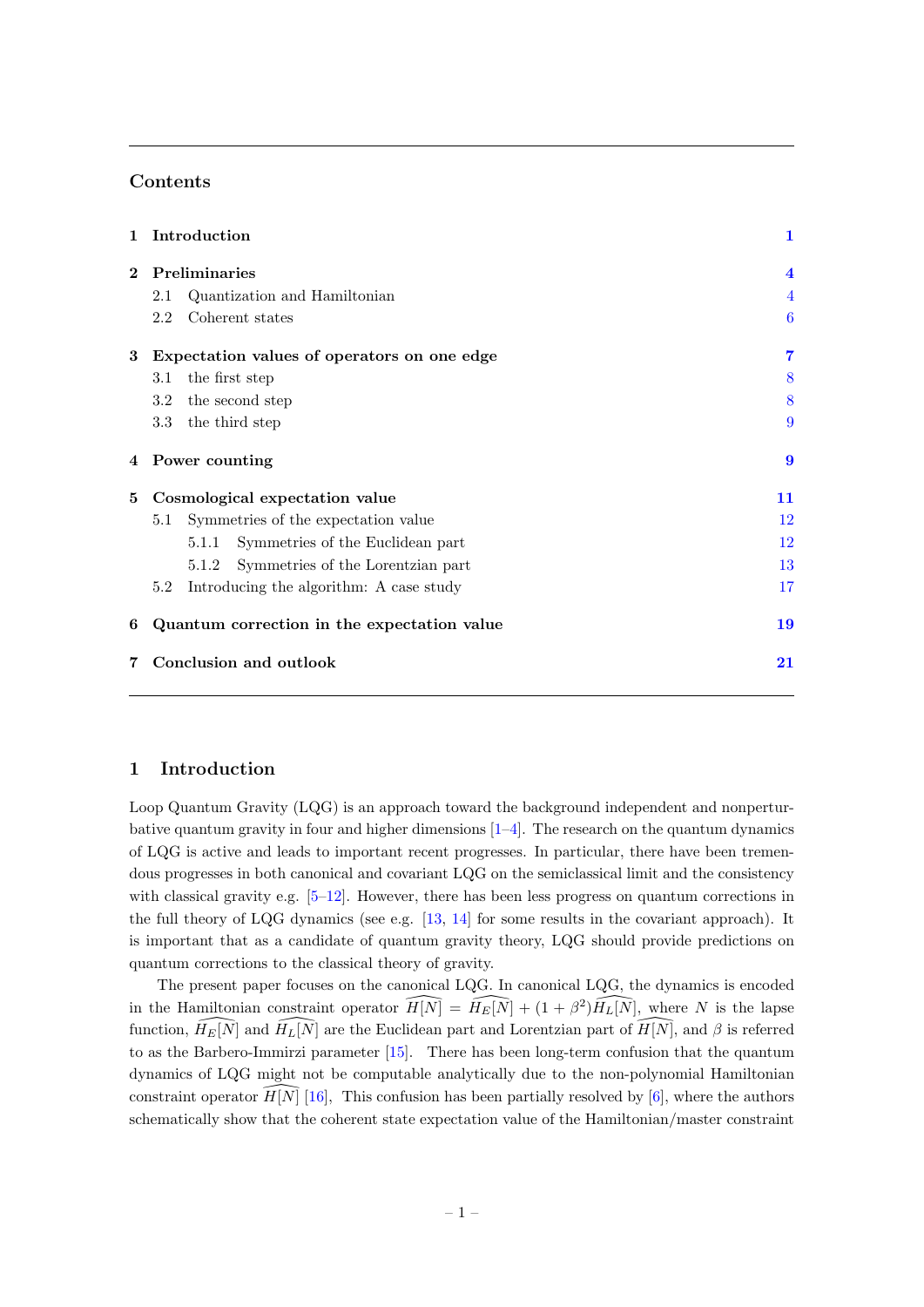are computable order-by-order by the semiclassical expansion in  $\hbar$ . The scheme proposed in [\[6\]](#page-21-3) is applicable to a wide class of non-polynomial operators used in studying LQG dynamics. Although this scheme was proposed as early as in 2006 when [\[6\]](#page-21-3) firstly appeared, the expectation value  $\langle H|N|\rangle$ has only been computed at the 0-th order (in  $\hbar$ ) which is the classical limit, while the  $O(\hbar)$  quantum correction was not studied in the literature, due to the complexity of the operator, especially the complexity of the Lorentzian part  $H_L[N]$  in  $H[N]$ .

The main purpose of our work is to fill this gap by computing explicitly the  $O(h)$  quantum correction in the coherent state expectation value  $\langle \overline{H}|\overline{N}|\rangle$ . In this paper, a powerful algorithm is developed to overcome the complexity of  $\widehat{H}[\widehat{N}]$ , so that we can compute the quantum correction in  $\langle H[N]\rangle$ , where  $H[N]$  is the non-graph-changing Hamiltonian on a cubic lattice  $\gamma$ . Applying the algorithm, we explicitly expand  $\langle H|N\rangle$  to linear order in  $\hbar$ , when the coherent state is peaked at the homogeneous and isotropic data of cosmology. Namely we explicitly compute  $H_0$  and  $H_1$  in

<span id="page-2-0"></span>
$$
\langle \widehat{H[1]} \rangle = H_0 + \ell_p^2 H_1 + O(\ell_p^4), \quad \ell_p^2 = \hbar \kappa \tag{1.1}
$$

where  $\kappa = 8\pi G_{\text{Newton}}$  and the lapse function  $N = 1$ . The 0-th order  $H_0$  reproduces the  $\mu_0$ -scheme cosmological effective Hamiltonian  $[17–20]$  $[17–20]$ . Our new result,  $H_1$ , gives the first order quantum correction. The explicit expression of  $H_1$  is given in Section [6.](#page-18-0) Note that in our work, the coherent state for  $\langle \overline{H}|\overline{N}\rangle$  is not SU(2) gauge invariant (see below for the motivation).

This work closely relates to the reduced phase space formulation of LQG (see e.g. [\[21,](#page-22-7) [22\]](#page-22-8). In this formulation, gravity is coupled to some matter fields known as clock fields. These matter fields serve as material reference frames used to transform gravity variables to gauge invariant Dirac observables. This procedure resolves the Diffeomorphism and Hamiltonian constraints at the classical level and results in the reduced phase space  $\mathscr{P}_{red}$  of Dirac observables. The dynamics of the gravity-clock system is described by the material-time evolution generated by the physical Hamiltonian **H** on  $\mathscr{P}_{red}$ . As an interesting model, we choose the clock fields to be the Gaussian dust [\[22,](#page-22-8) [23\]](#page-22-9). Then the resulting  $\mathcal{P}_{red}$  is identified to the pure-gravity unconstrained phase space. This identification defines the pure-gravity Hamiltonian constraint with unit lapse  $H[1]$  on  $\mathscr{P}_{red}$ , and we find  $H = H[1]$  for gravity coupled to Gaussian dust. In this model, the LQG quantization of  $\mathscr{P}_{red}$ is the same as quantizing the pure-gravity unconstrained phase space, and leads to the physical Hilbert space  $H$  identical to the kinematical Hilbert space in the usual LQG.  $H$  is free of constraint because it is from the quantization of  $\mathscr{P}_{red}$ . The physical Hamiltonian operator is obtained by  $\widehat{\mathbf{H}} = \frac{1}{2}(\widehat{H[1]} + \widehat{H[1]}^{\dagger})$  with the LQG quantization  $\widehat{H[N]}$  [\[24,](#page-22-10) [25\]](#page-22-11). Therefore from the reduced phase space LOG perspective, our work computes the expectation value  $\langle \hat{H} \rangle$  at the coherent state peaked at cosmological data on the graph  $\gamma$ , and gives  $\langle \hat{H} \rangle$  equals the real part of [\(1.1\)](#page-2-0).

Recent research works have been focus on building models of LQG on a single graph  $\gamma$  [\[18,](#page-22-12) [26–](#page-22-13) [32\]](#page-23-0). In particular, the quantum dynamics of the reduced phase space LQG is formulated on the cubic lattice  $\gamma$  as a path integral [\[7,](#page-21-4) [19\]](#page-22-14)

<span id="page-2-1"></span>
$$
A_{[g],[g']} = \int \mathrm{d}h[\mathrm{d}g] \,\nu[g] \, e^{S[g,h]/\ell_{\mathrm{p}}^2},\tag{1.2}
$$

which is the canonical-LQG analog of the spinfoam formulation.  $A_{[g],[g']}$  is the transition amplitude of  $\hat{H}$  between the initial and final SU(2) gauge invariant coherent states  $|g\rangle, |g'\rangle$ . The integration variables contains trajectories of  $g \in \mathscr{P}_{red,\gamma}$  and SU(2) gauge transformations h on  $\gamma$ .  $\nu[g]$  is a measure factor. As a feature of the path integral formula  $(1.2)$ , the SU $(2)$  gauge invariant amplitude  $A_{[g],[g']}$  is expressed as the integral in terms of SU(2) gauge non-invariant variables g and h. The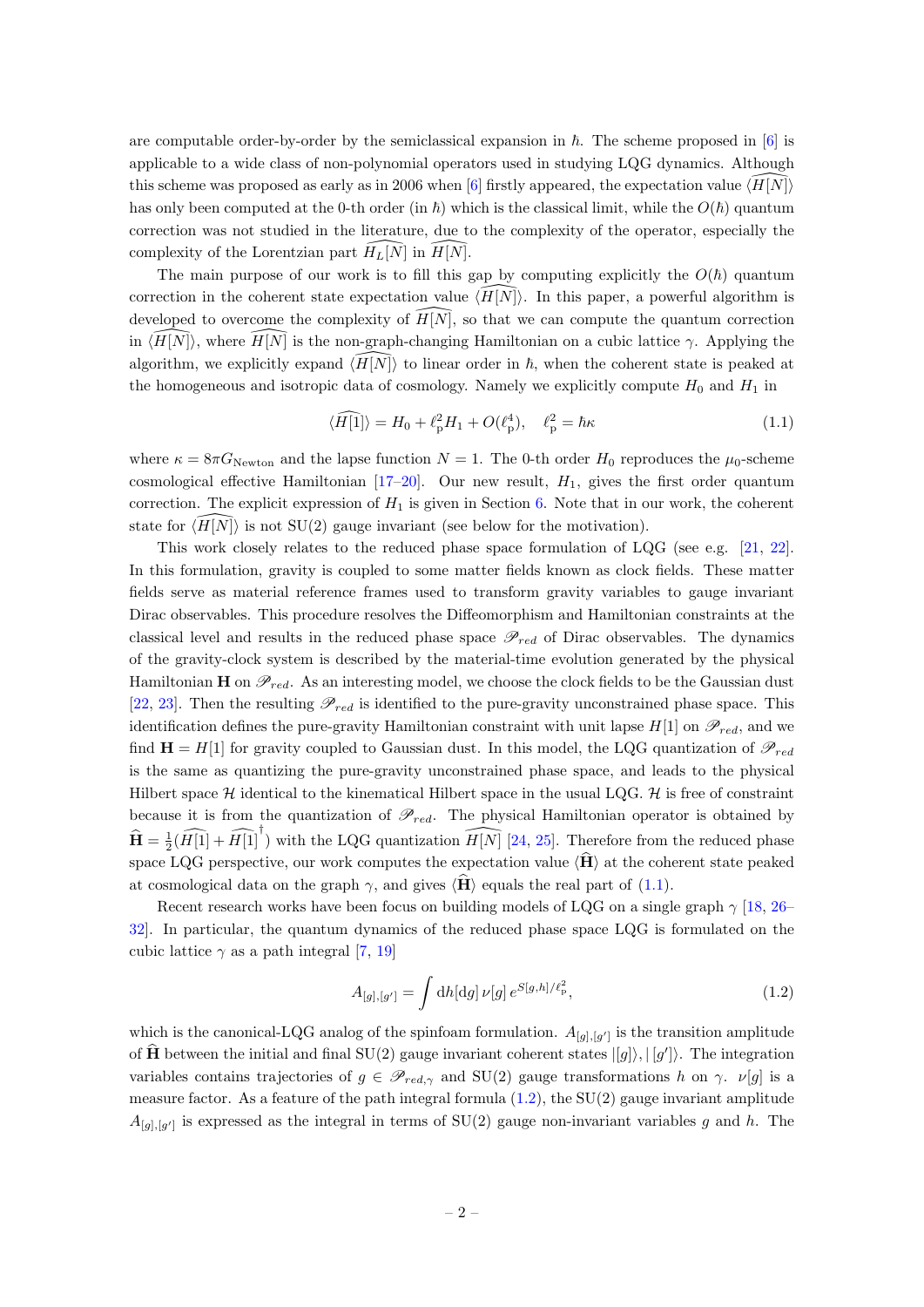action  $S[g, h]$  is linear to the expectation value  $\langle \hat{H} \rangle$  at SU(2) gauge non-invariant coherent states when trajectories of  $q$  are continuous in time. In contrast to usual path integrals of quantum field theories,  $S[q, h]$  contains not only the 1-loop quantum correction but also the  $O(h)$  correction from  $\langle \mathbf{H} \rangle$ . Our work precisely computes this  $O(\hbar)$  correction from  $\langle \mathbf{H} \rangle$  in  $S[g, h]$  in the case of cosmological dynamics.

The semiclassical limit  $\hbar \to 0$  of  $A_{[g],[g']}$  gives the equation of motion studied in general in [\[7\]](#page-21-4) and applied in cosmology in [\[19,](#page-22-14) [31\]](#page-23-1). The cosmological dynamics as  $\hbar \to 0$  gives the  $\mu_0$ -scheme effective cosmological dynamics which reduces to the classical FRLW cosmology at low energy density. As the next step, it is important to discover the  $O(h)$  correction to the effective cosmological dynamics. The effective dynamics with  $O(\hbar)$  correction can be obtained by the quantum effective action Γ [\[33\]](#page-23-2) from the path integral [\(1.2\)](#page-2-1). Perturbatively, the  $O(\hbar)$  in  $\Gamma$  for cosmology contains 3 contributions: (1)  $O(h)$  in  $S[g, h]$  which is computed in this work, (2) log  $\nu[g]$  where  $\nu[g]$  has been given explicitly in [\[19\]](#page-22-14), and (3)  $\frac{1}{2}$  log det(5) where the "1-loop determinant" det(5) is the determinant of the Hessian matrix  $\mathfrak H$  of  $S[g, h]$ . The g-g matrix elements in  $\mathfrak H$  is computed in [\[31\]](#page-23-1). The study of  $\frac{1}{2} \log \det(\mathfrak H)$ is postponed to the future work. Therefore from the perspective of the quantum correction in the effective cosmological dynamics, our work computes an important part in the  $O(\hbar)$  of the quantum effective action Γ.

After introducing several motivations in the above, let us summarize the key steps in our computation: First of all, an important complication in  $\widehat{H[N]}$  is the volume operator  $\hat{V}_v = \sqrt{\hat{Q}_v}$ which contains the square-root and absolute-value so that  $\widehat{H[N]}$  is non-polynomial. In the case of the coherent state expectation value  $\langle \widehat{H[N]} \rangle$ , this issue is overcome by substituting  $\hat{V}_v$  with the semiclassical expansion [\[6\]](#page-21-3)

<span id="page-3-0"></span>
$$
\hat{V}_{GT}^{(v)} = \langle \hat{Q}_v \rangle^{2q} \left[ 1 + \sum_{n=1}^{2k+1} (-1)^{n+1} \frac{q(1-q)\cdots(n-1-q)}{n!} \left( \frac{\hat{Q}_v^2}{\langle \hat{Q}_v \rangle^2} - 1 \right)^n \right] + O(\hbar^{k+1}) \tag{1.3}
$$

where  $\hat{Q}_v$  is a polynomial of flux operators and  $q=1/4$ . Inserting in  $\hat{V}_{GT}^{(v)}$  truncated at a finite k reduces  $\langle \widehat{H}|\widehat{N}\rangle$  to the expectation value of a polynomial operator. Note that the current work uses the volume operator introduced in [\[34\]](#page-23-3), which is the same as that studied in [\[6\]](#page-21-3). However, this volume operator is not the unique choice to define  $H[N]$ . For instance, one can use the volume operators given in [\[35,](#page-23-4) [36\]](#page-23-5). Even though it is still open that whether these operators can be replaced by some operator polynomials as far as the expectation value is concerned, it is expected that these operators should give the same leading order result in  $\hbar$  if they posses desirable semiclassial properties.

The resulting polynomial sums a huge number of terms ( $\sim 10^{19}$ ), each of which is a monomial of holonomies and fluxes. Computing expectation values of all individual terms would give a large computational complexity. The complexity mainly comes from the Lorentzian part of  $H[N]$ . Several key methods in our work are used to reduce the number of terms needed for computation:

- The expectation value of every monomial term in  $\widetilde{H}[\overline{N}]$  can be factorized into expectation values of holonomy-flux monomials on individual edges. We only need to compute expectation values of various types of monomials on a single edge. We further reduce the number of types by the commutation relations, and derive several general formulae for the expectation values of resulting types (see Section [3\)](#page-7-0).
- We develop a power-counting argument to find the power of  $\hbar$  as the leading order behavior of each expectation value of the monomial operator (see Section [4\)](#page-9-0). Since we focus on expanding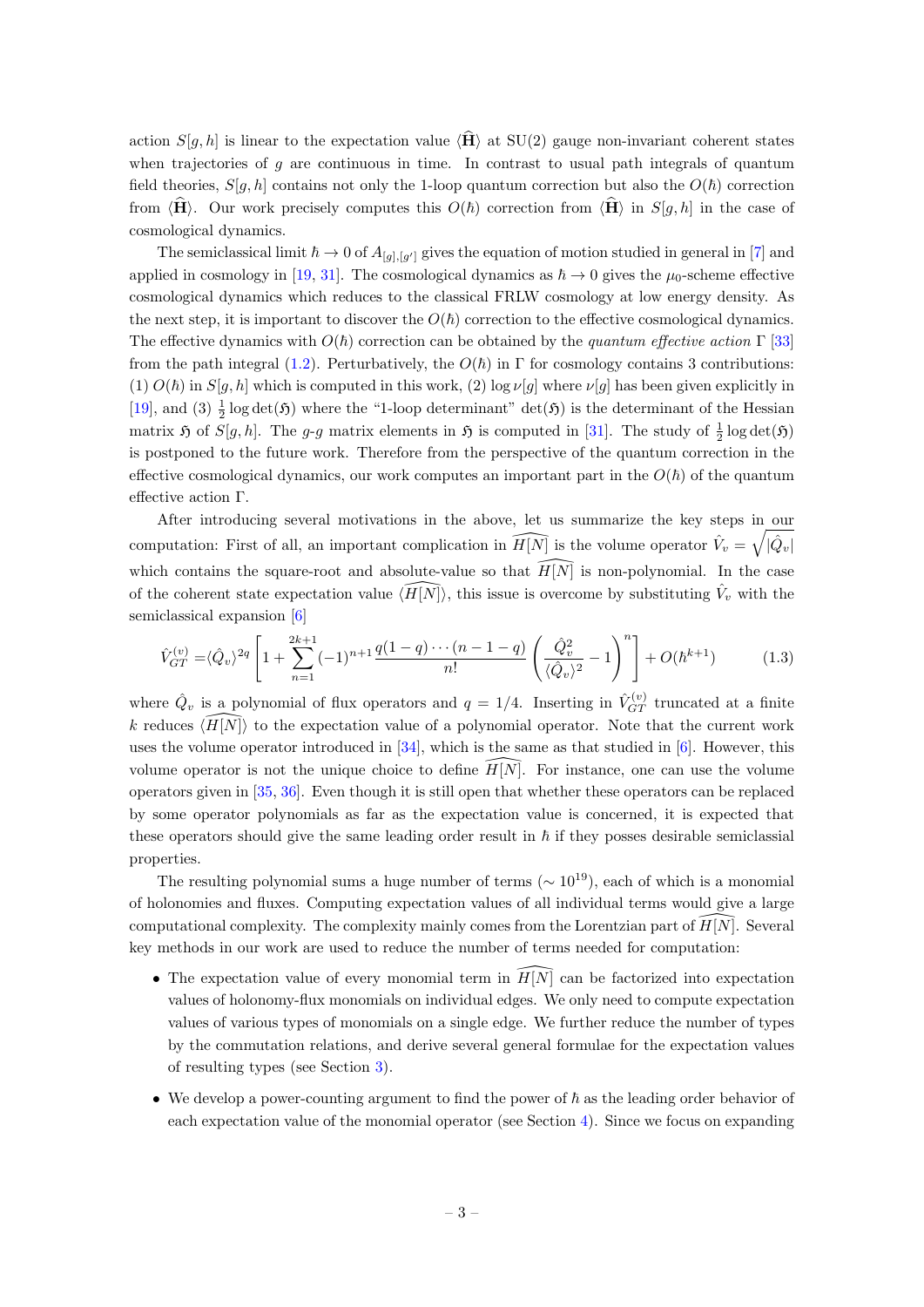$\langle H|N\rangle$  to the linear order in  $\hbar$ , a large number of monomials only contributing to higher order can be neglected.

• When we focus on the expectation values at coherent states peaked at homogeneous and isotropic data. There are a large amount of symmetries which identify different terms and significantly reduce the number of terms needed for computation (see Secton [5\)](#page-11-0).

Our method exponentially reduces the computational complexity and is particularly useful in computing the expectation value of Lorentzian part  $\widehat{H}_L[\widehat{N}]$  in  $\widehat{H}[\widehat{N}]$ . In Section [5.2,](#page-17-0) we demonstrate the reduction in a typical example which is an operator contains  $3^{3m-1}$  (m can be large) monomials. By applying our method, only 5 monomials are finally needed for computing the expectation values.

The purpose of this paper is to give an overview our computation and present the results. The detailed derivations are presented in [\[37\]](#page-23-6). Our computation is carried out in Mathematica on the High Performance Computation server with two 48-Core Processors (AMD EPYC 7642). The Mathematica codes are available at [\[38\]](#page-23-7).

The resulting  $O(\hbar)$  quantum correction in  $\langle \overline{H}|\overline{N}\rangle$  is summarized in Section [6.](#page-18-0) In order to demonstrate the physical application of our results and effects from the  $O(\hbar)$  correction, we adopt the proposal in [\[18\]](#page-22-12): We view  $\Re\langle\widehat{H}|\hat{1}|\rangle$  in [\(1.1\)](#page-2-0) as the effective Hamiltonian function on the 2dimensional phase space  $\mathscr{P}_{cos}$  of homogeneous and isotropic cosmology.  $\Re\langle H[1]\rangle$  generates the Hamiltonian time evolution on  $\mathscr{P}_{cos}$ . We plot the time evolution of the homogeneous spatial volume, and compare with the evolution generated by  $\langle H_1| \rangle$  at  $\hbar \to 0$ . The comparison demonstrates the effect from the  $O(\hbar)$  correction in  $\langle \tilde{H}[\tilde{1}] \rangle$  (see Section [6](#page-18-0) for details). We emphasize that here the proposal that we adopt for the cosmological evolution is not as rigorous as the path integral formula [\(1.2\)](#page-2-1), and we have argued above that the  $O(\hbar)$  correction in  $\langle H_1|$  is only a partial contribution to the quantum effective action  $\Gamma$  which ultimately determines the quantum effect in the dynamics. The cosmological dynamics studied in Section  $6$  is only for the purpose of displaying the effect of the  $O(\hbar)$  correction in  $\langle H[1]\rangle$ , and is not yet a rigorous prediction from the principle of LQG.

The paper is organized as follows. Secion [2](#page-4-0) reviews briefly the theory of LQG on a cubic lattice, including the Hamiltonian and the coherent state. In Section [3,](#page-7-0) we describe the procedure to compute the expectation value of operators at a single edge. In Secion [4,](#page-9-0) we develop a power-counting argument to reduce the computational complexity. Section [5](#page-11-0) discusses  $\langle H[1]\rangle$  at coherent states peaked at homogeneous and isotropic data, and discuss the symmetries which further reduce the computational complexity. Section [6](#page-18-0) summarizes the results of the quantum correction in  $\langle H_1|1\rangle$ . In Sec. [7,](#page-20-0) we conclude and discuss a few future perspectives.

Note added in proof: During finalizing this paper, we became aware that the  $O(\hbar)$  correction of the Euclidean part  $\langle \overline{H_E} \rangle$  in  $\langle \overline{H}[1] \rangle$  $\langle \overline{H}[1] \rangle$  $\langle \overline{H}[1] \rangle$  was derived independently in [\[32\]](#page-23-0)<sup>1</sup>.

# <span id="page-4-0"></span>2 Preliminaries

#### <span id="page-4-1"></span>2.1 Quantization and Hamiltonian

Classically general relativity can be reformulated with the Ashtekar-Barbero variables  $(A_a^i, E_i^a)$ consisting of an SU(2) connection  $A_a^i$  and its canonically conjugate densitized triad field  $E_i^a$  defined on the spatial manifold  $\Sigma$  [\[15\]](#page-22-3). We choose the coordinate denoted by  $(x, y, z)$  on  $\Sigma$ . Let  $\gamma \subset \Sigma$  be

<span id="page-4-2"></span><sup>&</sup>lt;sup>1</sup>The result of  $\langle \widehat{H_E} \rangle$  in [\[32\]](#page-23-0) is the same as ours (see [\(6.1\)](#page-19-0)) up to an overall constant and  $(\eta, \xi) \to (-\eta, -\xi)$ .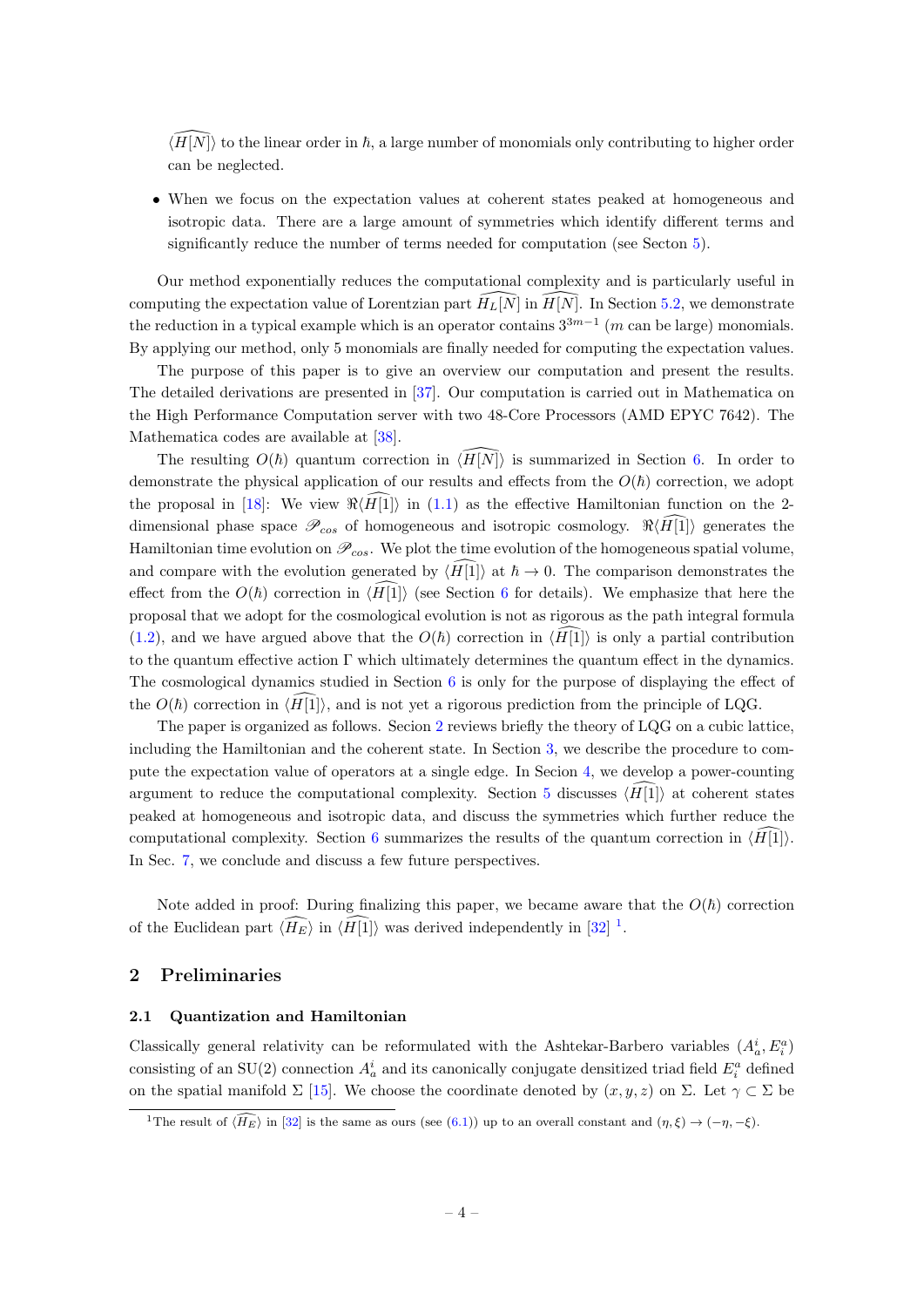a finite cubic lattice whose edges are parallel to the axes of the coordinates. The sets of edges and vertices in  $\gamma$  are denoted by  $E(\gamma)$  and  $V(\gamma)$ . Taking advantage of  $\gamma$ , we define holonomies along the edges of  $\gamma$ ,

$$
h_e(A) = \mathcal{P} \exp \int_e A = 1 + \sum_{n=1}^{\infty} \int_0^1 dt_n \int_0^{t_n} dt_{n-1} \cdots \int_0^{t_2} dt_1 A(t_1) \cdots A(t_n), \ \forall e \in E(\gamma), \tag{2.1}
$$

and gauge covariant fluxes on the 2-faces  $S_e$  in the dual lattices  $\gamma^*$ ,

$$
p_s^i(e) := -\frac{2}{\beta a^2} \text{tr}\left[\tau^i \int_{S_e} dx^a dx^b \varepsilon_{abc} h(\rho_e^{\mathfrak{s}}(\sigma)) E^c(\sigma) h(\rho_e^{\mathfrak{s}}(\sigma)^{-1})\right],\tag{2.2}
$$

where  $S_e \in \gamma^*$  is the 2-face,  $\rho^{\mathfrak{s}}(\sigma) : [0,1] \to \Sigma$  is a path connecting the source point  $\mathfrak{s}_e \in e$  to  $\sigma \in S_e$ such that  $\rho_e^{\mathfrak{s}}(\sigma) : [0, 1/2] \to e$  and  $\rho_e^{\mathfrak{s}}(\sigma) : [1/2, 1] \to S_e$ . The parameter a, identified with a length scale of the system, is chosen to be (cosmological constant)<sup>-1/2</sup> in our paper. Alternatively, one can choose the target point  $\mathfrak{t}_e \in e$  rather than  $s_e$  to define

$$
p_t^i(e) := \frac{2}{\beta a^2} \text{tr}\left[\tau^i \int_{S_e} dx^a dx^b \varepsilon_{abc} h(\rho_e^t(\sigma)) E^c(\sigma) h(\rho_e^t(\sigma)^{-1})\right]. \tag{2.3}
$$

where  $\rho^t(\sigma) : [0,1] \to \Sigma$  is a path connecting the target  $\mathfrak{t}_e \in e$  to  $\sigma \in S_e$  such that  $\rho_e^t(\sigma) : [0,1/2] \to e$ and  $\rho_e^{\mathfrak{t}}(\sigma) : [1/2, 1] \to S_e$ .

The quantization of this classical lattice theory gives us LQG based on the graph  $\gamma$ . The Hilbert space  $\mathcal{H}_{\gamma}$  consists of the square integrable functions of the holonomies. Given two functions  $\psi_i: \{h_e\}_{e \in E(\gamma)} \to \mathbb{C}$ , the inner produce is

$$
\langle \psi_1 | \psi_2 \rangle = \int_{\mathrm{SU}(2)^{|E(\gamma)|}} \mathrm{d}\mu_{\mathrm{H}} \, \overline{\psi_1(\{h_e\}_{e \in E(\gamma)})} \psi_2(\{h_e\}_{e \in E(\gamma)}) \tag{2.4}
$$

where  $|E(\gamma)|$  denote the number of elements (i.e. cardinality) of  $E(\gamma)$  and  $\mu$ <sub>H</sub> is the Haar measure.  $\mathcal{H}_{\gamma}$  is the kinematical Hilbert space in the operator-constraint formalism of the canonical LQG. However  $\mathcal{H}_{\gamma}$  modulo gauge transformations is the physical Hilbert space in the reduced phase space LQG, where  $h_e(A)$ ,  $p_s^i(e)$  and  $p_t^i(e)$  are Dirac observables from the deparametrization by coupling to clock fields [\[39\]](#page-23-8).

On  $\mathcal{H}_{\gamma}$ , the holonomy becomes the multiplication operator and,  $p_{\mathfrak{s}}^i(e)$  and  $p_{\mathfrak{t}}^i(e)$  are quantized as the right- and left-invariant vector field, namely

$$
(\hat{p}_{\mathfrak{s}}^{i}(e)\psi)(h_{e'}, \cdots, h_{e}, \cdots, h_{e''}) = it \frac{\mathrm{d}}{\mathrm{d}\epsilon}\Big|_{\epsilon=0} \psi(h_{e'}, \cdots, e^{\epsilon \tau^{i}} h_{e}, \cdots, h_{e''})
$$
  

$$
(\hat{p}_{\mathfrak{t}}^{i}(e)\psi)(h_{e'}, \cdots, h_{e}, \cdots, h_{e''}) = -it \frac{\mathrm{d}}{\mathrm{d}\epsilon}\Big|_{\epsilon=0} \psi(h_{e'}, \cdots, h_{e}\epsilon^{\epsilon \tau^{i}}, \cdots, h_{e''})
$$
\n(2.5)

where  $t = \kappa \hbar/a^2 =: \ell_{\rm p}^2/a^2$  and  $\tau^j = (-i/2)\sigma^j$  with  $\sigma^j$  the Pauli matrix. The commutators between the basic operators are

<span id="page-5-0"></span>
$$
[h(e), h(e')] = 0 = [\hat{p}_\mathfrak{s}^i(e), p_\mathfrak{t}^j(e')]
$$
  
\n
$$
[\hat{p}_\mathfrak{s}^i(e), \hat{p}_\mathfrak{s}^j(e')] = -it\delta_{ee'} \epsilon_{ijk} \hat{p}_\mathfrak{s}^k(e),
$$
  
\n
$$
[\hat{p}_\mathfrak{t}^i(e), \hat{p}_\mathfrak{t}^j(e')] = -it\delta_{ee'} \epsilon_{ijk} \hat{p}_\mathfrak{t}^k(e),
$$
  
\n
$$
[\hat{p}_\mathfrak{s}^i(e), h(e')] = it\delta_{ee'} \tau^i h(e),
$$
  
\n
$$
[\hat{p}_\mathfrak{t}^i(e), h(e')] = -it\delta_{ee'} h(e) \tau^i.
$$
\n(2.6)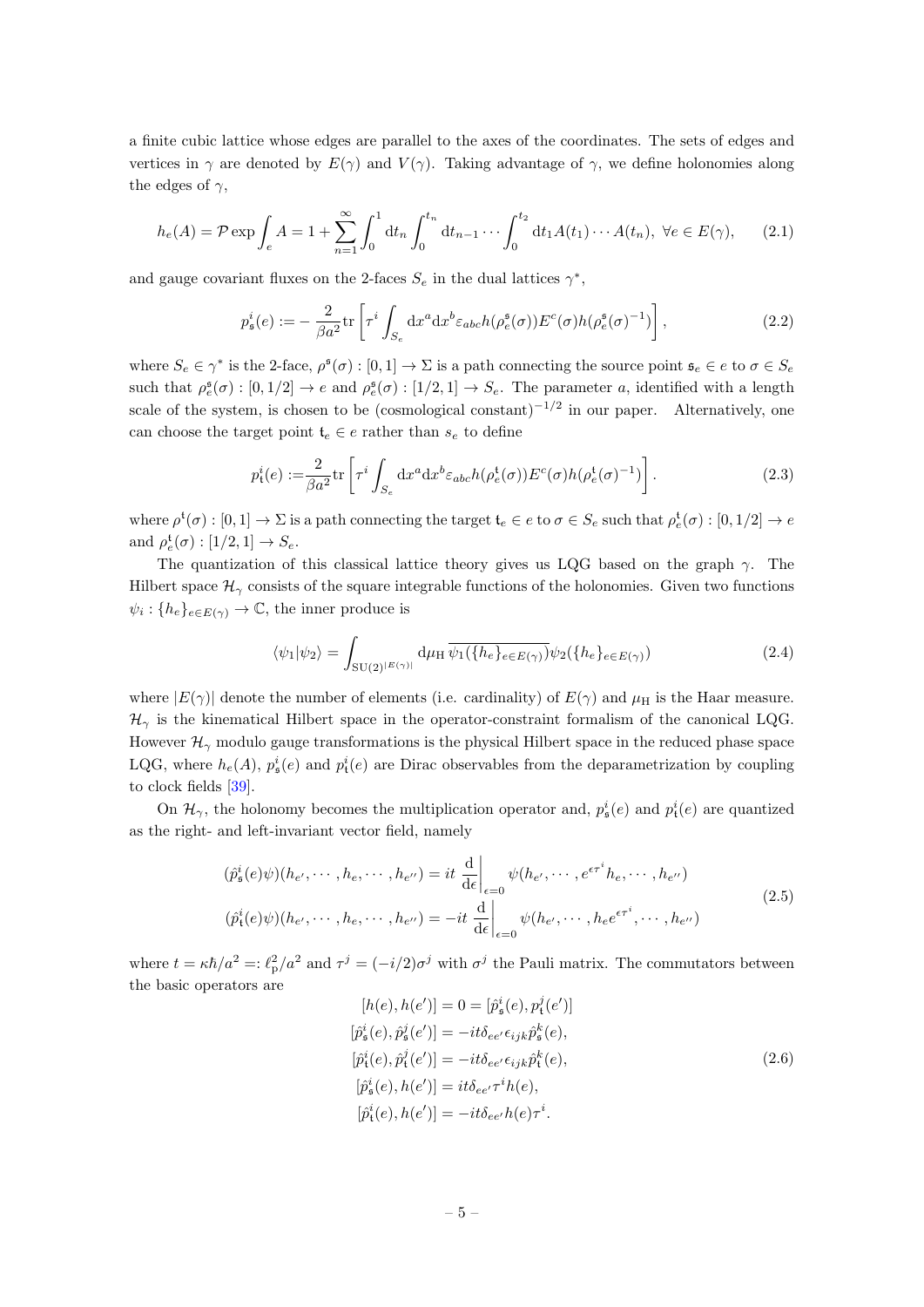It is useful to introduce the flux operators with respect to the spherical basis. We define

<span id="page-6-1"></span>
$$
\hat{p}_v^{\pm 1}(e) := \mp \frac{1}{\sqrt{2}} \left( \hat{p}_v^x(e) \pm i \hat{p}_v^y(e) \right), \ \hat{p}_v^0(e) = \hat{p}_v^z(e) \tag{2.7}
$$

with  $v = \mathfrak{s}$ , t. In the following context,  $\alpha, \beta, \dots = 0, \pm 1$  is used to denote the indices in the spherical basis, and  $i, j, k \cdots = 1, 2, 3$ , the indices in the Cartesian basis.

In the operator-constraint formalism, the dynamics of LQG is encoded in the Hamiltonian constraint, which can be written as

$$
\widehat{H[N]} = \widehat{H_E[N]} + (1 + \beta^2) \widehat{H_L[N]}
$$
\n(2.8)

where  $\widehat{H_E[N]}$  is called the Euclidean part and  $\widehat{H_E[N]}$  is the Lorentzian part. N is the smeared function.  $\widetilde{H}[\overline{N}]$  is constructed by using the Thiemann's trick [\[24,](#page-22-10) [25\]](#page-22-11). The operator corresponding to the Euclidean part is

$$
\widehat{H_E[N]} = \frac{1}{2i\beta a^2 t} \sum_{v \in V(\gamma)} N(v) \sum_{e_I, e_J, e_K \text{ at } v} \epsilon^{IJK} \text{tr}(h_{\alpha_{IJ}} h_{e_K}[\hat{V}_v, h_{e_K}^{-1}])
$$
(2.9)

where  $e_I, e_J$  and  $e_K$  are oriented to be outgoing from  $v, \epsilon^{IJK} = \text{sgn}[\det(e_I \wedge e_J \wedge e_K)], \alpha_{IJ}$  is the minimal loop around a plaquette consisting of  $e_I$  and  $e_J$ , where it goes out via  $e_I$  and comes back through  $e_J$ , taking v as its end point. The volume operator  $\hat{V}_v$  at v reads

$$
\hat{V}_v = \sqrt{|\hat{Q}_v|} \tag{2.10}
$$

where the operator  $\hat{Q}_v$  in terms of the flux operators with respect to the spherical basis [\(2.7\)](#page-6-1) is

$$
\hat{Q}_v = -i(\beta a^2)^3 \varepsilon_{\alpha\beta\gamma} \frac{\hat{p}_\mathfrak{s}^\alpha(e_x^+) - \hat{p}_\mathfrak{t}^\alpha(e_x^-)}{2} \frac{\hat{p}_\mathfrak{s}^\beta(e_y^+) - \hat{p}_\mathfrak{s}^\beta(e_y^-)}{2} \frac{\hat{p}_\mathfrak{s}^\gamma(e_z^+) - \hat{p}_\mathfrak{s}^\gamma(e_z^-)}{2} \tag{2.11}
$$

with  $\varepsilon_{\alpha\beta\gamma}$  defined by  $\varepsilon_{-1,0,1} = 1$ . With the same notion, the Lorentzian part reads

$$
\widehat{H_L[N]} = \frac{-2}{i\beta^7 a^{10} t^5} \sum_v N(v) \sum_{e_I, e_J, e_K \text{ at } v} \varepsilon^{IJK} \text{tr}([h_{e_I}, [\hat{V}, \hat{H}_E]] h_{e_I}^{-1}[h_{e_J}, [\hat{V}, \hat{H}_E]] h_{e_J}^{-1}[h_{e_K}, \hat{V}_v] h_{e_K}^{-1}).
$$
\n(2.12)

#### <span id="page-6-0"></span>2.2 Coherent states

Choosing a canonical orientation for each edge  $e \in E(\gamma)$ , the classical phase space based on the graph  $\gamma$  is

$$
\Gamma_{\gamma} \cong [\text{SL}(2,\mathbb{C})]^{|E(\gamma)|}.\tag{2.13}
$$

The complexifier coherent state  $\Psi_{\mathbf{g}}$  is [\[40\]](#page-23-9)

<span id="page-6-2"></span>
$$
\Psi_{\mathbf{g}} = \bigotimes_{e \in E(\gamma)} \psi_{g_e}^t, \qquad \psi_{g_e}^t(h_e) = \sum_j d_j e^{-\frac{t}{2}j(j+1)} \chi_j(g_e h_e^{-1}) \tag{2.14}
$$

where  $\psi_{g_e}^t$  is the SU(2) coherent state at the edge e. The character  $\chi_j(g_e h_e^{-1})$  is the trace of the j-representation of  $g_e h_e^{-1}$ . The property  $\chi_j(g_e h_e^{-1}) = \chi_j(g_e^{-1} h_e)$  leads to the useful relation

$$
\psi_{g_e}(h_e) = \psi_{g_{e^{-1}}}(h_{e^{-1}}).
$$

Given  $g = e^{ip_k \tau^k} u \in SL(2, \mathbb{C})$ , one can find  $n^s \in SU(2)$  such that  $g = n^s e^{i\eta \tau_3} (n^s)^{-1} u$ . Due to  $(n^{5})^{-1}u \in SU(2)$ , one can decompose it as  $(n^{5})^{-1}u = e^{-\xi\tau_{3}}(n^{t})^{-1}$ . Finally, we have

$$
g = n^{\mathfrak{s}} e^{i(\eta + i\xi)\tau_3} (n^{\mathfrak{t}})^{-1}.
$$
\n(2.15)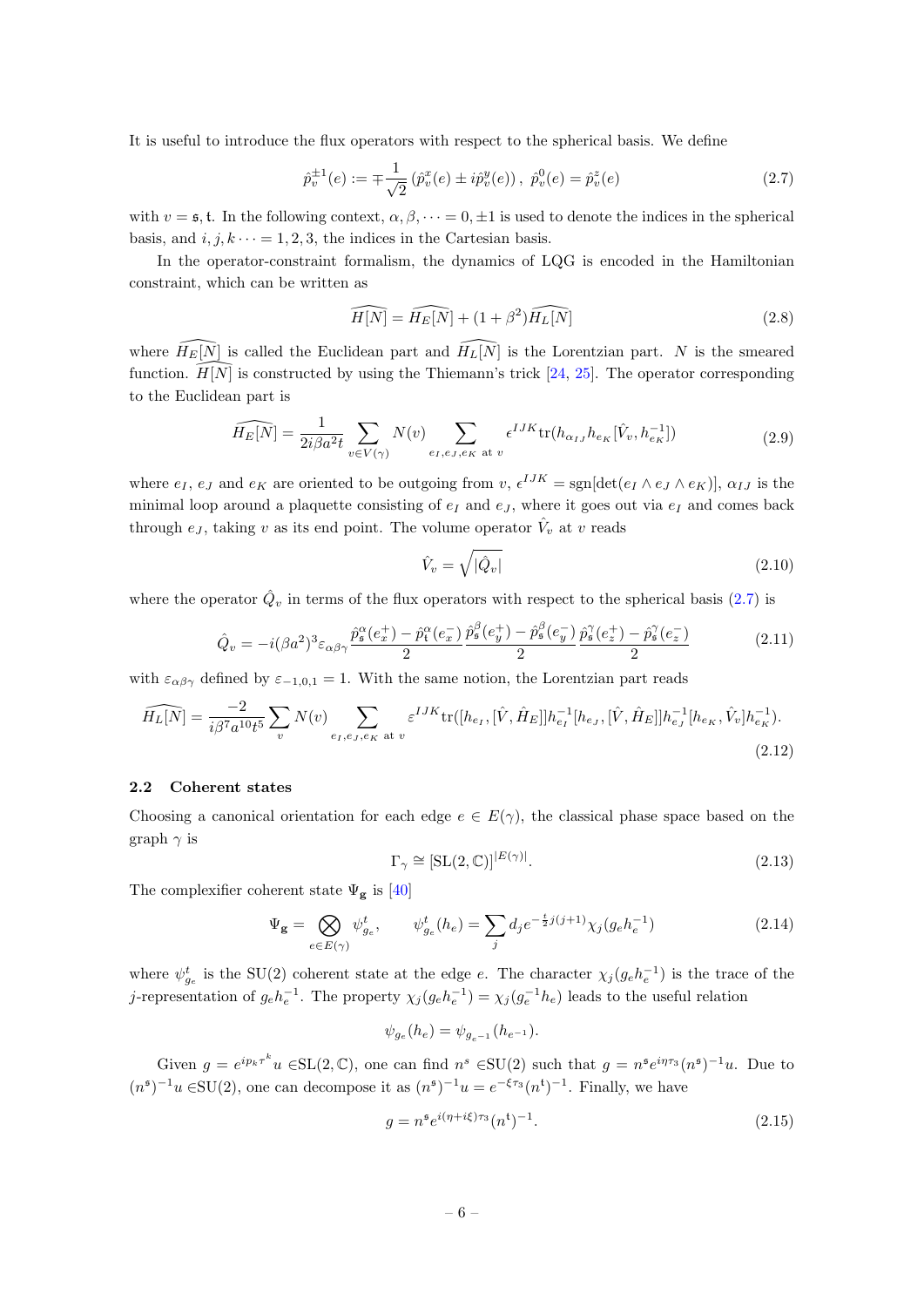In this decomposition, one has  $n^s \tau_3(n^s)^{-1} = \vec{p} \cdot \vec{\tau}/\eta$ , which implies  $|\eta| = \sqrt{\vec{p} \cdot \vec{p}}$ . In the current we choose the convention with  $\eta = -\sqrt{\vec{p} \cdot \vec{p}}$ . Moreover, this decomposition associates to  $n^v \in SU(2)$  $(v = \mathfrak{s}, \mathfrak{t})$  a vector  $\vec{n}^v$ :

$$
n^v \tau_3(n^v)^{-1} = \vec{n}^v \cdot \vec{\tau}, \ v = \mathfrak{s}, \mathfrak{t}.\tag{2.16}
$$

Indeed, one has  $\vec{n}^s = \vec{p}/\eta$  and  $\vec{n}^t = (u^{-1} \triangleright \vec{p})/\eta$  with  $u^{-1} \triangleright \vec{p}$  denoting the vector of  $\vec{p}$  rotated by  $u^{-1}$ . It is shown in [\[41\]](#page-23-10) and is revisited shortly that

$$
\langle \psi_{g_e}^t | \vec{\hat{p}}_{\mathfrak{s}}(e) | \psi_{g_e}^t \rangle = -\eta_e \vec{n}_e^{\mathfrak{s}} + O(t), \ \langle \psi_{g_e}^t | \vec{\hat{p}}_{\mathfrak{t}}(e) | \psi_{g_e}^t \rangle = \eta_e \vec{n}_e^{\mathfrak{t}} + O(t) \tag{2.17}
$$

which indicates that  $\eta_e \vec{n}_e^t$  is the classical limit of the flux operator at e.

The following properties of the  $\psi_g^t$  [\[40](#page-23-9)[–42\]](#page-23-11) are useful in our analysis. Firstly, the inner product of these states read

$$
\langle \psi_{g_1}^t | \psi_{g_2}^t \rangle = \psi_{g_1^{\dagger} g_2}^{2t} (1) = \frac{2\sqrt{\pi}e^{t/4}}{t^{3/2}} \frac{\zeta e^{\frac{\zeta^2}{t}}}{\sinh(\zeta)} + O(t^{\infty})
$$
\n(2.18)

where  $\text{tr}(g_1^{\dagger}g_2) = 2\cosh(\zeta)$  $\text{tr}(g_1^{\dagger}g_2) = 2\cosh(\zeta)$  $\text{tr}(g_1^{\dagger}g_2) = 2\cosh(\zeta)$  and  $\Im(\zeta) \in [0, \pi]$  with  $\Im(\zeta)$  the imaginary part of  $\zeta^2$ . Consequently, the norm of the coherent state is

$$
\langle 1 \rangle_g := \langle \psi_g^t | \psi_g^t \rangle = \frac{2\sqrt{\pi}e^{t/4}}{t^{3/2}} \frac{p e^{\frac{p^2}{t}}}{\sinh(p)} + O(t^{\infty}), \tag{2.19}
$$

where  $p = \sqrt{\vec{p} \cdot \vec{p}}$ . Secondly,  $\psi_g^t$  satisfy the completeness condition

$$
\int d\nu_t(g)|\psi_g^t\rangle\langle\psi_g^t| = \mathbb{I},\tag{2.20}
$$

where the measure  $d\nu_t(g)$  is

$$
d\nu_t(g) = \frac{2\sqrt{2}e^{-t/4}}{(2\pi t)^{3/2}} \frac{\sinh(p)}{p} e^{-\frac{p^2}{t}} d\mu_H(u) d^3 p = \frac{2}{\langle 1 \rangle_g \pi t^3} d\mu_H(u) d^3 p. \tag{2.21}
$$

Let us complete this section with some discussions on the volume operator contained in the Hamiltonian operator  $\widehat{H}[\widehat{N}]$ . Because of the square root in the definition of the volume operator, matrix elements of these operators are difficult to compute analytically. However, as far as the coherent state expectation value is concerned, the volume operators  $\hat{V}_v$  in  $\widehat{H[N]}$  can be replaced by Giesel-Thiemann's volume  $\hat{V}_{GT}^{(v)}$  as aforementioned in [\(1.3\)](#page-3-0) with  $q = 1/4$ . Substituting  $\hat{V}_v$  with  $\hat{V}_{GT}^{(v)}$ GT truncated at finite k transforms  $\widetilde{H}[\tilde{N}]$  to be a polynomial of holonomies and fluxes. Up to higher order in t, it is now manageable to compute the expectation value of  $\widehat{H}[N]$ , through computing the expectation value of a polynomial of holonomies and fluxes.

# <span id="page-7-0"></span>3 Expectation values of operators on one edge

Because we only consider gauge variant coherent state, then the gauge variant coherent state can be written simply as the tensor product of SU(2) coherent state on each edge. As a consequence, computing the expectation value of  $\overline{H}[\overline{N}]$  with respect to a coherent state can be reduced to computing expectation values of operator monomials on individual edges. In this section, let us firstly focus on the expectation value of operators on one edge.

<span id="page-7-1"></span><sup>&</sup>lt;sup>2</sup>Here we used the following result shown in [\[41\]](#page-23-10). For any complex number  $z = R + iI$ , there exist real numbers  $s \in \mathbb{R}$  and  $\phi \in [0, \pi]$  such that  $\cosh(s + i\phi) = z$ . s and  $\phi$  are uniquely determined except in the case  $I = 0$  and  $|R| > 1$  in which case the s is determined up to its sign.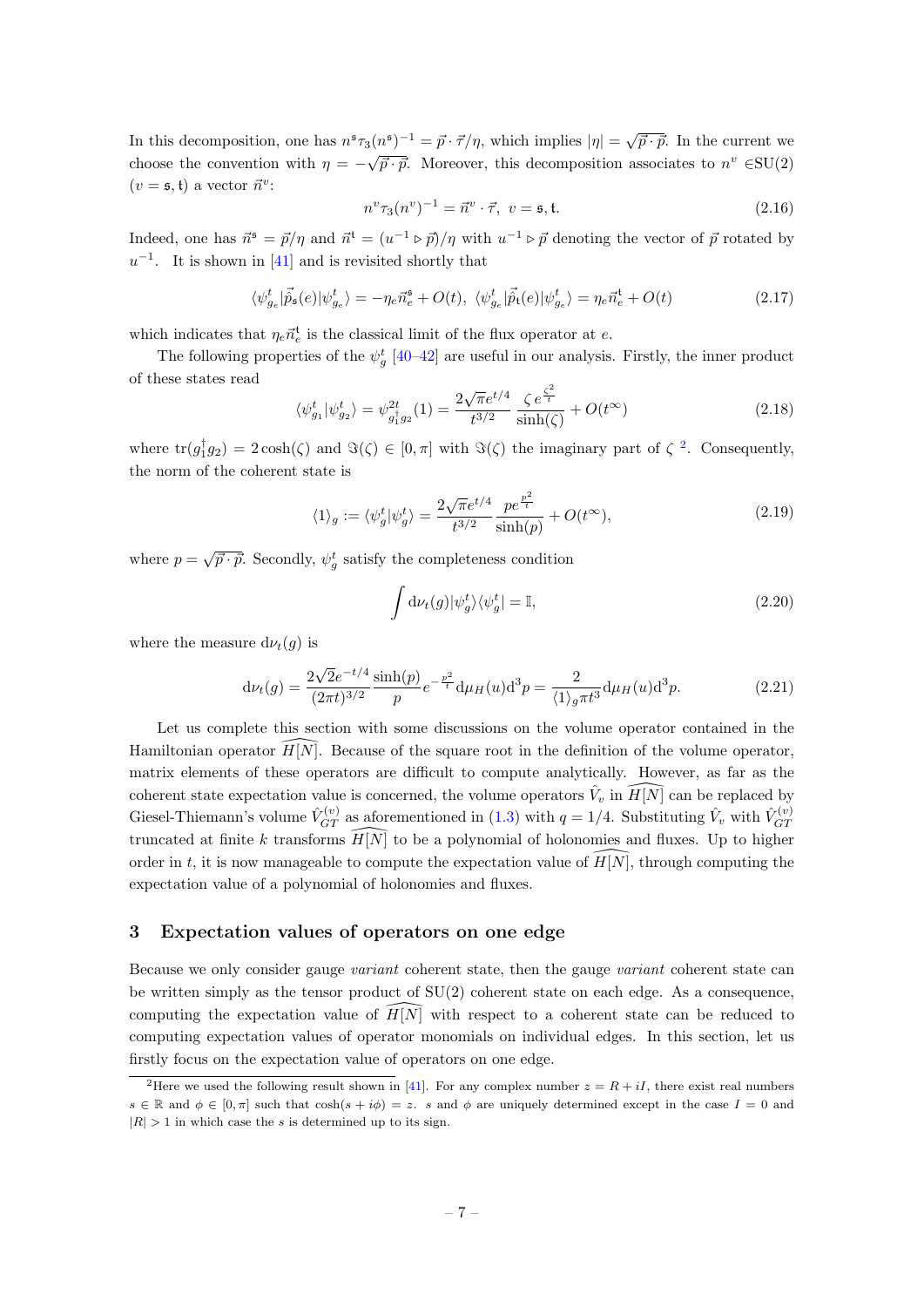Given a monomial of holonomies and fluxes on an edge  $e$ , its expectation value with respect to the coherent state  $\psi_{g_e}^t$  labelled by  $g_e = n_e^{\mathfrak{s}} e^{iz_e \tau_3} (n_e^{\mathfrak{t}})^{-1}$  relates to its expectation value with respect to  $\psi_{e^{iz_e\tau_3}}^t \equiv \psi_{z_e}^t$ , by a gauge transformation generated by  $n_e^s$  and  $n_e^t$  [\[26\]](#page-22-13):

<span id="page-8-3"></span>
$$
\langle \psi_{g_e}^t | P(\{\hat{p}_{\mathfrak{s}}^{\alpha_i}(e)\}, \{\hat{p}_{\mathfrak{t}}^{\alpha_j}(e)\}, \{D_{a_k b_k}^{\iota_k}(h_e)\} | \psi_{g_e}^t \rangle = \langle \psi_{z_e}^t | P(\{\hat{p}_{\mathfrak{s}}^{\beta_i}(e)D_{\beta_i \alpha_i}^1((n_e^{\mathfrak{s}})^{-1})\}, \{\hat{p}_{\mathfrak{t}}^{\beta_j}(e)D_{\beta_j \alpha_j}^1((n_e^{\mathfrak{t}})^{-1})\}, \{D_{a_k c_k}^{\iota_k}(n_e^{\mathfrak{s}})D_{c_k d_k}^{\iota_k}(h_e)D_{d_k b_k}^{\iota_k}((n_e^{\mathfrak{t}})^{-1})\} | \psi_{z_e}^t \rangle, \tag{3.1}
$$

where  $P(x, y, z)$  represents any monomial of x, y and z. In the following context, we denote

$$
\langle \psi_{z_e}^t | \hat{F}_e | \psi_{z_e}^t \rangle =: \langle \hat{F}_e \rangle_{z_e}.
$$
\n(3.2)

According to [\(3.1\)](#page-8-3), in order to compute  $\langle \psi_{g_e}^t | \hat{F}_e | \psi_{g_e}^t \rangle$ , it is sufficient to compute expectation values with respect to  $\psi_{z_e}^t$ . The algorithm to compute the expectation value with respect to  $\psi_{z_e}^t$  is divided into three steps.

#### <span id="page-8-0"></span>3.1 the first step

Let  $\hat{O}$  be a monomial of flux and holonomy operators. To compute the expectation value of  $\hat{O}$ , we firstly move all the holonomies operators to the right, re-ordering the operators, by implementing the basic commutation relations  $(2.6)$ . To this end, we need

<span id="page-8-4"></span>
$$
\hat{O} = \hat{O}_2 \cdots \hat{O}_m \hat{O}_1 + \sum_{k=1}^{m-1} \sum_{\mathcal{I}_k} \left( \prod_{l \in \mathcal{I} - \mathcal{I}_k} \hat{O}_l \right) [[\cdots [[\hat{O}_1, \hat{O}_{i_1}], \hat{O}_{i_2}] \cdots], \hat{O}_{i_k}]. \tag{3.3}
$$

with  $\hat{O} = \hat{O}_1 \hat{O}_2 \cdots \hat{O}_m$ ,  $\mathcal{I} := \{2, \cdots, m\}$  and  $\mathcal{I}_k := \{i_1, i_2, \cdots, i_k\} \subset \mathcal{I}$  containing k elements with  $i_1 < i_2 < \cdots < i_k$ . In Eq. [\(3.3\)](#page-8-4), the terms at k carry k-fold commutator. Due to the factor t in the right hand side of the commutation relations  $(2.6)$ , the k-fold commutator produces a factor  $t^k$  in the final result, which implies that the contributions of these terms to the expectation value of  $\hat{O}$ are at least at  $t^k$ -order.

# <span id="page-8-1"></span>3.2 the second step

Once all of the holonomies are moved to the right, they can be merged into a single Winger-D matrix by using the angular momentum recoupling theory

<span id="page-8-5"></span>
$$
D_{m_1n_1}^{j_1}(h)D_{m_2n_2}^{j_2}(h) = \sum_{J=j_1-j_2}^{j_1+j_2} d_J(-1)^{M-N} \left(\begin{array}{ccc} j_1 & j_2 & J \ m_1 & m_2 & -M \end{array}\right) \left(\begin{array}{ccc} j_1 & j_2 & J \ n_1 & n_2 & -N \end{array}\right) D_{MN}^J(h). \tag{3.4}
$$

Thus it is sufficient to consider the operators of the form  $\hat{O}_1 = \hat{p}_{\mathfrak{s}}^{\alpha_1}(e) \cdots \hat{p}_{\mathfrak{s}}^{\alpha_m}(e) \hat{p}_\mathfrak{t}^{\beta_1}(e) \cdots \hat{p}_\mathfrak{t}^{\beta_n}(e) D_{ab}^{\iota}(h_e)$ . To calculate the expectation value of  $\hat{O}_1$ , we transform  $\hat{p}^{\alpha}_{\mathbf{t}}(e)$  to  $\hat{p}^{\alpha}_{\mathbf{s}}(e)$  with the identity [\[37\]](#page-23-6)

<span id="page-8-6"></span>
$$
\langle p_{\mathfrak{s}}^{\alpha_1}(e) \cdots p_{\mathfrak{s}}^{\alpha_m}(e) p_{\mathfrak{t}}^{\beta_1}(e) \cdots p_{\mathfrak{s}}^{\beta_n}(e) D_{ab}^{\iota}(h_e) \rangle_{z_e}
$$
  
=
$$
(-1)^n e^{-(\beta_1 + \cdots + \beta_n) \overline{z_e}} \langle p_{\mathfrak{s}}^{\beta_n}(e) \cdots p_{\mathfrak{s}}^{\beta_1}(e) p_{\mathfrak{s}}^{\alpha_1}(e) \cdots p_{\mathfrak{s}}^{\alpha_m}(e) D_{ab}^{\iota}(h_e) \rangle_{z_e}
$$
(3.5)

where the factor  $(-1)^n$  in the right hand side is because of the minus sign in the definition of  $p_t^{\alpha}(e)$ . In summary, the second step is to apply Eqs.  $(3.4)$  and  $(3.5)$  to simplify the concerning operator into a linear combination of operators taking the form

$$
\hat{F}_{\iota ab}^{\alpha_1\cdots\alpha_m} = \hat{p}_{\mathfrak{s}}^{\alpha_1}(e)\cdots\hat{p}_{\mathfrak{s}}^{\alpha_m}(e)D_{ab}^{\iota}(h_e).
$$

<span id="page-8-2"></span>The the last step is to calculate the expectation value of  $\hat{F}_{\iota ab}^{\alpha_1 \cdots \alpha_m}$ .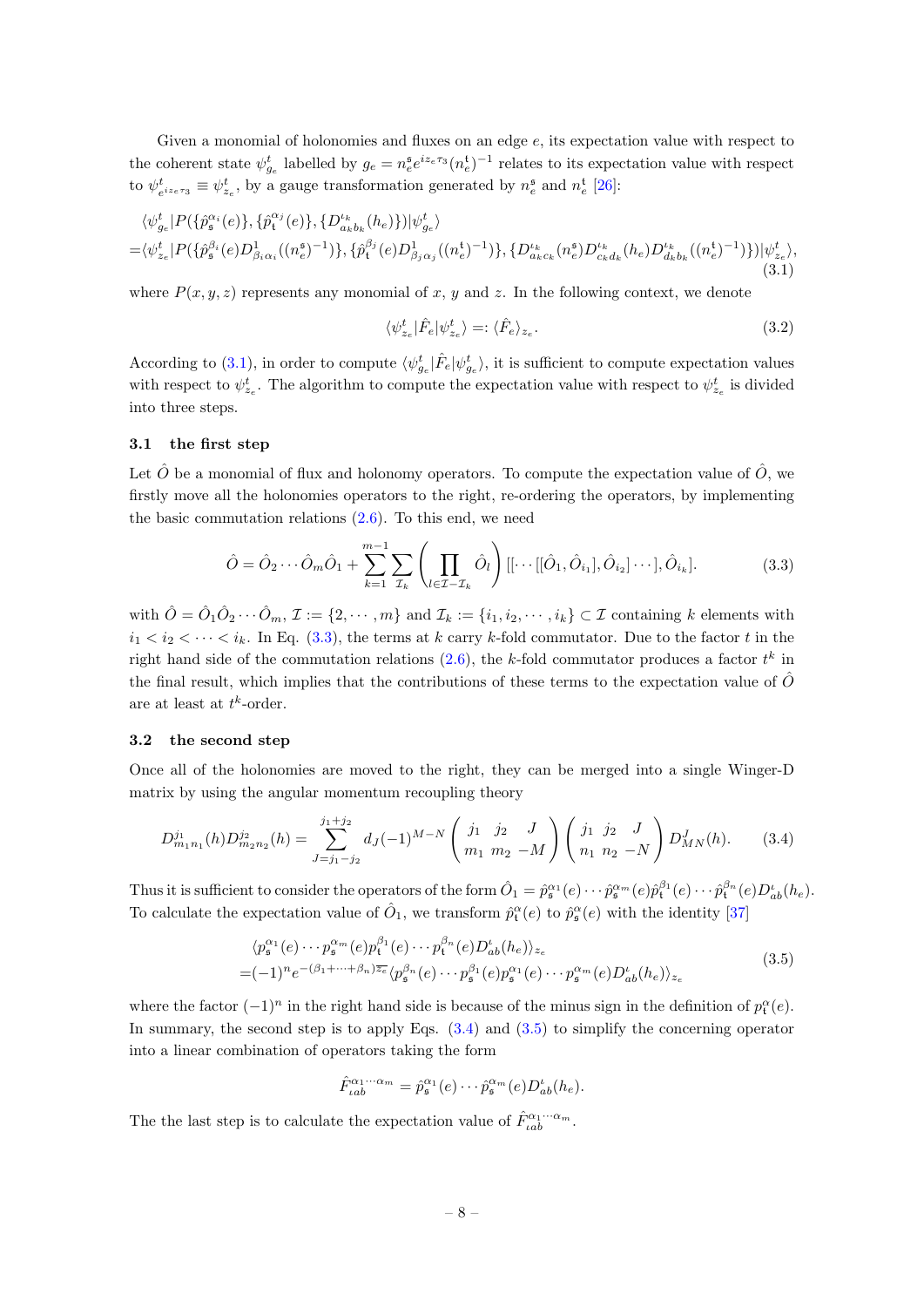#### 3.3 the third step

The strategy to compute the expectation value of the operator  $\hat{F}_{\mu ab}^{\alpha_1 \cdots \alpha_m}$  is to write the action of the operator on the coherent state  $\psi_{z_e}$  in terms of Wigner 3*jm*-symbols [\[37,](#page-23-6) [43\]](#page-23-12),

<span id="page-9-1"></span>
$$
\langle \hat{F}_{\iota ab}^{\alpha_1 \cdots \alpha_m} \rangle_{z_e} = t^m e^{bz_e} \sum_{j,j'} e^{-\frac{t}{2}(j(j+1) + j'(j'+1))} F_{\iota}(j,j',\frac{\partial_{\eta}}{2}) \frac{\sinh((2j'+1)\eta)}{\sinh(\eta)}
$$
(3.6)

with  $\hat{F}_\iota$  expressed by Wigner 2j- and 3j- symbols and j, for each fixed half integer j', taking values of  $|j'-\iota|, |j'-\iota|+1, \dots, |j'+\iota|$ . The summation over j' will be computed with the Poisson summation formula. To do this, we extend the sum from  $j' \geq 0$  to  $j' \leq 0$  by applying the symmetry

$$
F_{\iota}(j' + \Delta, j', k') = -F_{\iota}(j' - \Delta, j', k') \Big|_{j' \to -j'-1},
$$
\n(3.7)

which is proved in details in [\[37\]](#page-23-6). Then, summing over j' with  $j = j' + \Delta$  and  $j = j' - \Delta$  can be combined and rewritten as summing over all positive and negative half-integers  $j'$ , so that the Poisson summation formula can be applied. One can refer to [\[37\]](#page-23-6) for the explicit expression of  $F_{\iota}$ .

After applying the Poisson summation formula, Eq.  $(3.6)$  will simplified to take the form:

<span id="page-9-2"></span>
$$
\langle \hat{F}_{\iota ab}^{\alpha_1 \cdots \alpha_m} \rangle_{z_e} = \sum_{\substack{0 \le d \le t \\ d + \iota \in \mathbb{Z}}} \int dx W_d(x) e^{-\frac{1}{4}t(x^2 - 2dx)} F_{\iota}(\frac{x - 1}{2} - d, \frac{x - 1}{2}, \frac{\partial_{\eta}}{2}) \frac{\sinh(x\eta)}{\sinh(\eta)} + O(t^{-\infty}) \quad (3.8)
$$

with some function  $W_d$ . Then, according to the explicit result in [\[37\]](#page-23-6), for at least  $\iota \leq 20$ ,  $F_{\iota}(\frac{x-1}{2}$  $d, \frac{x-1}{2}, \frac{\partial_{\eta}}{2}) \frac{\sinh(x\eta)}{\sinh(\eta)}$  $\frac{\sinh(x\eta)}{\sinh(\eta)}$ , as a function of x, is a summation of polynomials of x and and the functions  $\frac{\sinh(\eta(x-n))}{x-n}$  with n being some integers. Thus, the integral in Eq. [\(3.8\)](#page-9-2) is a linear combination of integrals  $I_1 = \int_{-\infty}^{\infty} dx e^{-ax^2 + bx} \frac{\sinh(x\eta)}{x}$  and  $I_2 = \int_{-\infty}^{\infty} dx e^{-ax^2 + bx} x^n e^{\pm \eta x}$  where  $a > 0, b \in \mathbb{R}$ . The integrals  $I_1$  and  $I_2$  are easily to be computed. The only remaining problem is how to realize the concrete linear combination form of  $I_1$  and  $I_2$ , which can be quite technical and illustrated by the derivation of  $\langle \hat{F}_{\iota ab}^{\alpha_1\cdots\alpha_m} \rangle_{z_e}$  for  $\iota = 1/2$  and  $\iota = 1$  in [\[37\]](#page-23-6).

We would like to compare our algorithm presented here with the known results in [\[28\]](#page-22-15). At first, our algorithm generalizes the known results in literature [\[28\]](#page-22-15), in the sense that our formula gives the results for arbitrary lists  $\{\alpha_i\}_{i=1}^m$  of flux indices and triples  $(\iota, a, b)$  with at least  $\iota \leq 20$ . Moreover, with our formula, one can get the expectation values to arbitrary order of  $t$ . However, in [\[28\]](#page-22-15), the authors give only the results for the special cases where the list  $\{\alpha_i\}_{i=1}^m$  contains at most either a single  $-1$ , or a single 1, or a pair of  $(-1, 1)$ . They are all the cases such that the expectation values have non-vanishing  $O(t^0)$  or  $O(t)$ -term. Other cases are also interesting when we study the higher-order correction, even though the higher-order correction is beyond the present work. Our formula reduce to these known results at the special cases. The current work only use these special cases, but our codes [\[38\]](#page-23-7) are designed based on the generalization algorithm, since the generalized formulae have the potential for computing higher-order correction.

In summary, we have outlined a general procedure to compute the expectation value of any monomial of holonomies and fluxes. According to this mechanism, we develop an algorithm in Mathematica to obtain analytical result [\[38\]](#page-23-7).

#### <span id="page-9-0"></span>4 Power counting

Applying  $V_{GT}^{(v)}$  in [\(1.3\)](#page-3-0) and truncating to a finite  $k$ ,  $\widehat{H[N]}$  is of the form  $\sum_{\vec{\alpha}} \mathcal{T}^{\alpha_1 \cdots \alpha_m} \hat{O}_{\alpha_1 \cdots \alpha_m}$  with  $\mathcal{T}^{\alpha_1\cdot\cdot\cdot\alpha_m}$  being some numerical factors and  $\hat{O}_{\alpha_1\cdot\cdot\cdot\alpha_m}$  being some polynomial operators of holonomies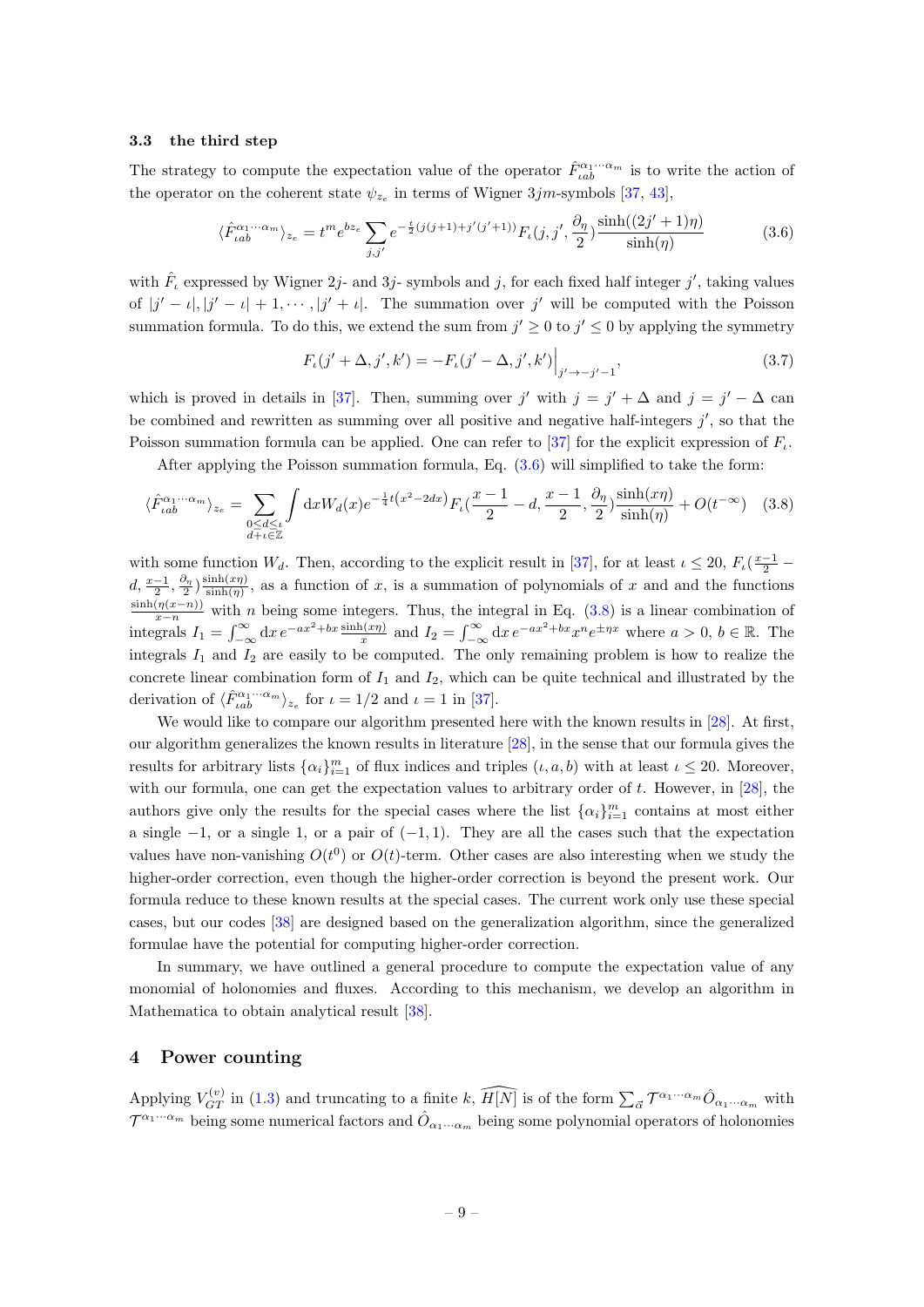and fluxes. We consider gauge *variant* coherent state, namely, we do not introduce intertwiners and group averaging procedure. Then, the gauge *variant* coherent state can be written simply as the tensor product of SU(2) coherent state on each edge, so that the expectation can be factored into single edge expectation values. Thus the algorithm introduced in Sec. [3](#page-7-0) can be applied to calculate the expectation value of  $\hat{O}_{\alpha_1\cdots\alpha_m}$ . To do this, in principle, we would need to compute the expectation values of  $\hat{O}_{\alpha_1\cdots\alpha_m}$  for all indices  $\alpha_1\cdots\alpha_m$ . The computational complexity comes from the huge number of terms in the sum over  $\vec{\alpha}$ . Since we only focus on expanding  $\langle H|N\rangle$  to  $O(t)$ , the complexity can be reduced by certain power-counting argument: We count the least power of  $t$ contains in each  $\langle \hat{O}_{\alpha_1\cdots\alpha_m} \rangle$  before explicit computation, then we omit those terms only contribute to higher order than  $O(t)$  in  $\langle \overline{H}[N]\rangle$ . It turns out that a large degree of complexity can be reduced in this manner.

To illustrate how we do power counting before explicit computation, let us introduce some conventions at first. In this section, we denote  $\Psi_{\mathbf{g}}$  defined in  $(2.14)$  by  $|\Psi_{\vec{g}}\rangle$  with  $\vec{g} = \{g_e\}_{e \in E(\gamma)}$ , namely

$$
|\Psi_{\vec{g}}\rangle = \bigotimes_{e \in E(\gamma)} |\psi_{g_e}^t\rangle. \tag{4.1}
$$

Similarly,  $|\Psi_{\vec{g}^{(i)}}\rangle$  denotes the coherent state in which  $|\psi_{\vec{g}^{(i)}}\rangle$  $\langle \frac{e^{i\theta}}{g^{(i)}_{e}} \rangle$  is at edge  $e$ . Let  $\hat{O}$  take the form of

$$
\hat{O} = \hat{O}_1 \hat{O}_2 \cdots \hat{O}_k,\tag{4.2}
$$

with  $\hat{O}_i$  being polynomial of fluxes and holonimies. Besides, we assume that the matrix elements  $\hat{O}_i$  with respect to coherent states  $\psi^t$  $y_e^{(1)}$  and  $\psi_g^t$  $g_e^{(2)}$  on e take the form

<span id="page-10-0"></span>
$$
\langle \Psi_{\vec{g}^{(1)}} | \hat{O}_i | \Psi_{\vec{g}^{(2)}} \rangle = \langle \Psi_{\vec{g}^{(1)}} | \Psi_{\vec{g}^{(2)}} \rangle \left( E_0^{(i)}(\vec{g}^{(1)}, \vec{g}^{(2)}) + t E_1^{(i)}(\vec{g}^{(1)}, \vec{g}^{(2)}) + O(t^{\infty}) \right). \tag{4.3}
$$

Note that this assumption is always satisfied by the operators considered in the current work. Indeed, according to the results in [\[41\]](#page-23-10), if  $\hat{O}_i$  is just a flux or holonomy on some edge e, its matrix elements with respect to coherent states  $\psi^t$  $\frac{t}{g_e^{(1)}}$  and  $\psi_g^t$  $g_e^{t_{(2)}}$  on e take the form

$$
\langle \psi_{g_e^{(1)}}^t | \hat{O}_i | \psi_{g_e^{(2)}}^t \rangle = \langle \psi_{g_e^{(1)}}^t | \psi_{g_e^{(2)}}^t \rangle \left( E_0(g_e^{(1)}, g_e^{(2)}) + t E_1(g_e^{(1)}, g_e^{(2)}) + O(t^{\infty}) \right). \tag{4.4}
$$

Let  $N_0$  be the number of operators  $\hat{O}_m \in \{\hat{O}_i\}_{i=1}^k$  such that

<span id="page-10-1"></span>
$$
\frac{\langle \Psi_{\vec{w}} | \hat{O}_m | \Psi_{\vec{w}} \rangle}{\langle \Psi_{\vec{w}} | \Psi_{\vec{w}} \rangle} = O(t),\tag{4.5}
$$

where the  $O(t^0)$  term vanishes on the RHS. Using  $(4.3)$ , it turns out tha the expectation value of  $\hat{O}$  with respect to the coherent state  $|\Psi_{\vec{w}}\rangle$  satisfies [\[37\]](#page-23-6)

<span id="page-10-2"></span>
$$
\frac{\langle \Psi_{\vec{w}} | \hat{O} | \Psi_{\vec{w}} \rangle}{\langle \Psi_{\vec{w}} | \Psi_{\vec{w}} \rangle} = O(t^n), \text{ with } n \ge \lfloor \frac{N_0 + 1}{2} \rfloor \tag{4.6}
$$

where  $|x|$  is the largest integer no larger than x.

In the practical computation of  $\widehat{H[N]}$  with the application of  $\widehat{V}_{GT}^{(v)}$ , these  $N_0$  operators  $\widehat{O}_m$ satisfying [\(4.5\)](#page-10-1) can be the operator  $\frac{\hat{Q}}{\langle \hat{Q} \rangle} - 1$ . Then we use Eq. [\(4.6\)](#page-10-2) to count the power of t for the term with  $\left(\frac{\hat{Q}^2}{\hat{Q}^2}\right)$  $\frac{\hat{Q}^2}{\langle \hat{Q}\rangle^2} - 1$  in  $\widehat{\langle H[N]\rangle}$ . Note that Eq. [\(4.6\)](#page-10-2) needs the matrix elements of  $\hat{O}_i$ . We have to factorize  $\frac{\hat{Q}^2}{\langle \hat{Q} \rangle^2} - 1 = \left(\frac{\hat{Q}}{\langle \hat{Q} \rangle} \right)$  $\frac{\hat{Q}}{\langle \hat{Q} \rangle} + 1$   $\left(\frac{\hat{Q}}{\langle \hat{Q} \rangle} - 1\right)$ , because every matrix element of  $\hat{Q}$  is a polynomial of matrix elements of flux operators, while that of  $\hat{Q}^2$  is not.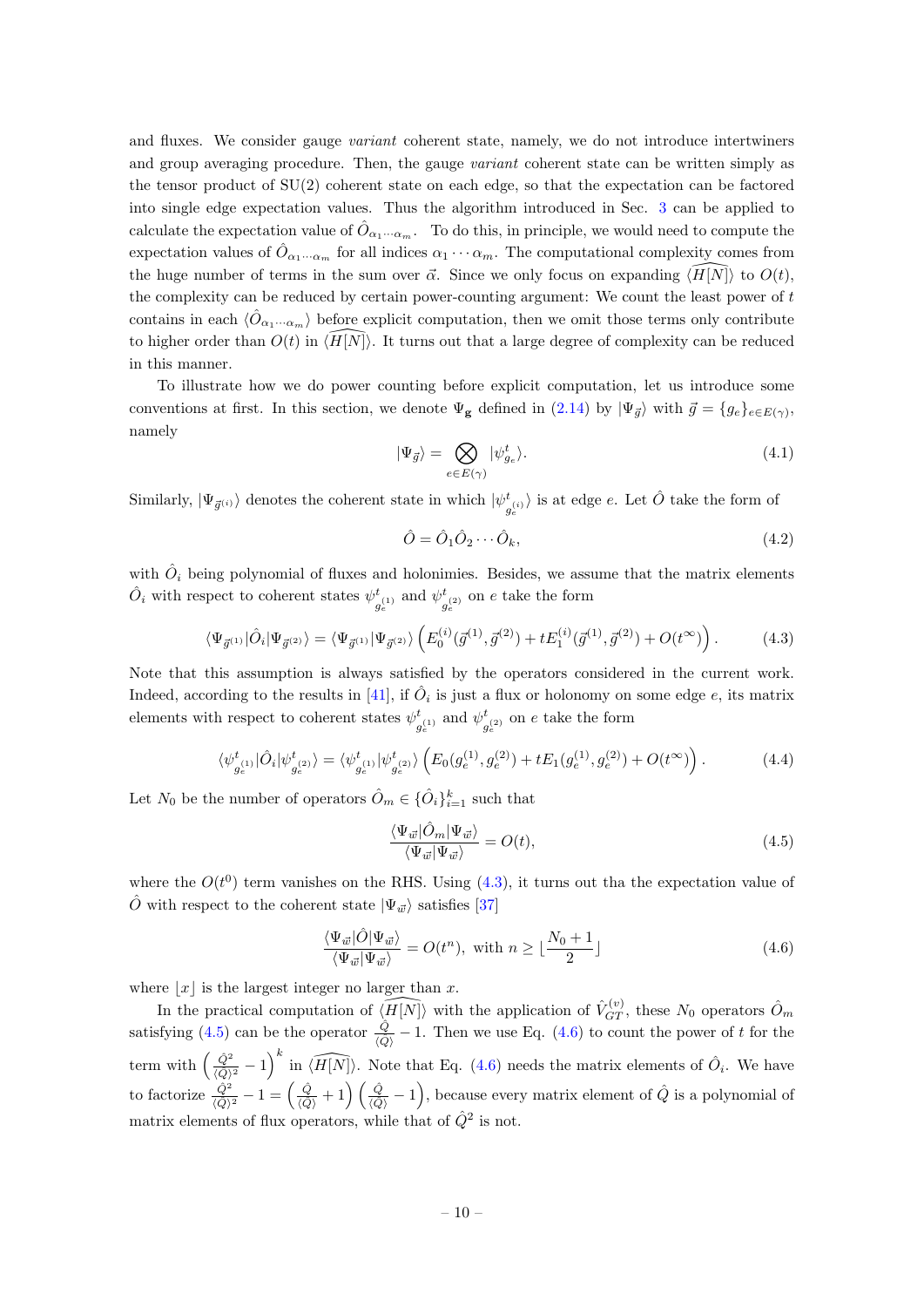Moreover, these  $N_0$  operators satisfying [\(4.5\)](#page-10-1) can also be  $\hat{p}_\mathfrak{s}^{\pm 1}(e)$ ,  $\hat{p}_\mathfrak{t}^{\pm 1}(e)$  and  $D_{ab}^{\iota}(h_e)$  with  $a \neq b$  whose expectation values with respect to  $\Psi_{\vec{\omega}}$  vanish. Then this theorem can be used to study the leading order of monomial of holonomies and fluxes. Let us fix  $\hat{p}^{\beta}(e)$  to be either  $\hat{p}^{\beta}_{\mathfrak{s}}(e)$ or  $\hat{p}_{\mathbf{t}}^{\beta}(e)$  and, use M to denote the monomial of holonomies  $\{D^{\frac{1}{2}}_{a_j b_j}(h_e)\}_{j=1}^k$  and fluxes  $\{\hat{p}^{\beta_i}(e)\}_{i=1}^m$ . Let  $N_{\pm}$  be the number of  $\hat{p}^{\pm 1}(e) \in {\{\hat{p}^{\beta_i}(e)\}}_{i=1}^m$  and  $M_{+}$  (respectively  $M_{-}$ ) be the number of  $D_{-\frac{1}{2}\frac{1}{2}}^{\frac{1}{2}}(h_e) \in \{D_{a_jb_j}^{\frac{1}{2}}(h_e)\}_{j=1}^k$  (respectively  $D_{\frac{1}{2},-\frac{1}{2}}^{\frac{1}{2}}(h_e) \in \{D_{a_jb_j}^{\frac{1}{2}}(h_e)\}_{j=1}^k$ ). According to our analysis above, the expectation value of M with respect to the coherent state  $|\psi_{z_e}\rangle$  with  $z_e \in \mathbb{C}$  is nonvanishing provided that

$$
\sum_{i=1}^{m} \beta_i + \sum_{j=1}^{k} (b_j - a_j) = 0.
$$
\n(4.7)

Thus it has

$$
N_{+} + M_{+} = N_{-} + M_{-}.
$$
\n
$$
(4.8)
$$

Therefore, this theorem tells us that the leading order the expectation value of  $\langle \mathcal{M} \rangle_{z_e}$  is of order  $O(t^{N_++M_+})$  or higher.

We have more discussions on this case. Since the matrix elements of  $\hat{p}^{\alpha}(e)$  and  $D^{\frac{1}{2}}_{ab}(h_e)$  are computable, the results on the leading order of  $\mathcal M$  can be calculated more exactly by applying the generalized stationary phase approximation analysis. A straightforward calculation tells us

$$
\langle \mathcal{M} \rangle_{z_e} \cong (\langle \hat{p}_\mathfrak{s}^0(e) \rangle_{z_e})^{N_{0,s}} (\langle \hat{p}_\mathfrak{t}^0(e) \rangle_{z_e})^{N_{0,t}} (\langle D^{\frac{1}{2}}_{\frac{1}{2}\frac{1}{2}}(h_e) \rangle_{z_e})^{M_{0,+}} (\langle D^{\frac{1}{2}}_{-\frac{1}{2}-\frac{1}{2}}(h_e) \rangle_{z_e})^{M_{0,-}} \langle \mathcal{M}' \rangle_{z_e}
$$
(4.9)

where  $\cong$  means the leading-order terms, i.e., the  $O(t^{M_++N_+})$  terms, of the left and right hand sides are equal to each other, M' is the operator resulting from M by deleting all factors  $\hat{p}^0(e)$  and  $D_{aa}^{\frac{1}{2}}(h_e)$ ,  $N_{0,5}$  and  $N_{0,5}$  are the number of  $\hat{p}_{5}^{0}(e)$  and  $\hat{p}_{5}^{0}(e)$  in M, and  $M_{0+}$  and  $M_{0-}$  the number of  $D_{\frac{1}{2}\frac{1}{2}}^{\frac{1}{2}}(h_e)$  and  $D_{-\frac{1}{2}-\frac{1}{2}}^{\frac{1}{2}}(h_e)$  in M.

# <span id="page-11-0"></span>5 Cosmological expectation value

We apply our computation of expectation values to coherent states labelled by homogeneous and isotropic data. The symmetry group of the homogeneous and isotropic cosmology is  $\mathbb{T} \rtimes F$  with F being the isotropy subgroup,  $\mathbb T$  being the translation subgroup. Let  $S_\gamma$  be the subgroup of  $\mathbb T \rtimes F$ preserving  $\gamma$ . A classical state **g** is called symmetric with respect to  $S_{\gamma}$  if  $s^*$ **g** := **g**  $\circ$  s are the same as **g** up to a gauge transformation for all  $s \in S_{\gamma}$ . By this definition, a classically symmetric state g takes the form

<span id="page-11-3"></span>
$$
\mathbf{g}: e \mapsto g_e = n_e e^{iz\tau_3} n_e^{-1} \tag{5.1}
$$

where  $n_e \in SU(2)$  satisfies

$$
n_e \tau_3 n_e^{-1} = \vec{n}_e \cdot \vec{\tau} \tag{5.2}
$$

 $\vec{n}_e$  is the unit vector pointing to direction of edge e. Then for each  $s = (T, f) \in \mathbb{T} \rtimes F$ , it has

<span id="page-11-2"></span>
$$
\mathbf{g} \circ s = \mathrm{Ad}_f \circ \mathbf{g} \tag{5.3}
$$

<span id="page-11-1"></span>where  $\mathrm{Ad}_f \circ \mathbf{g}(e) = f\mathbf{g}(e)f^{-1}$  for all  $e \in E(\gamma)$  with  $f \in \mathrm{SU}(2)$ .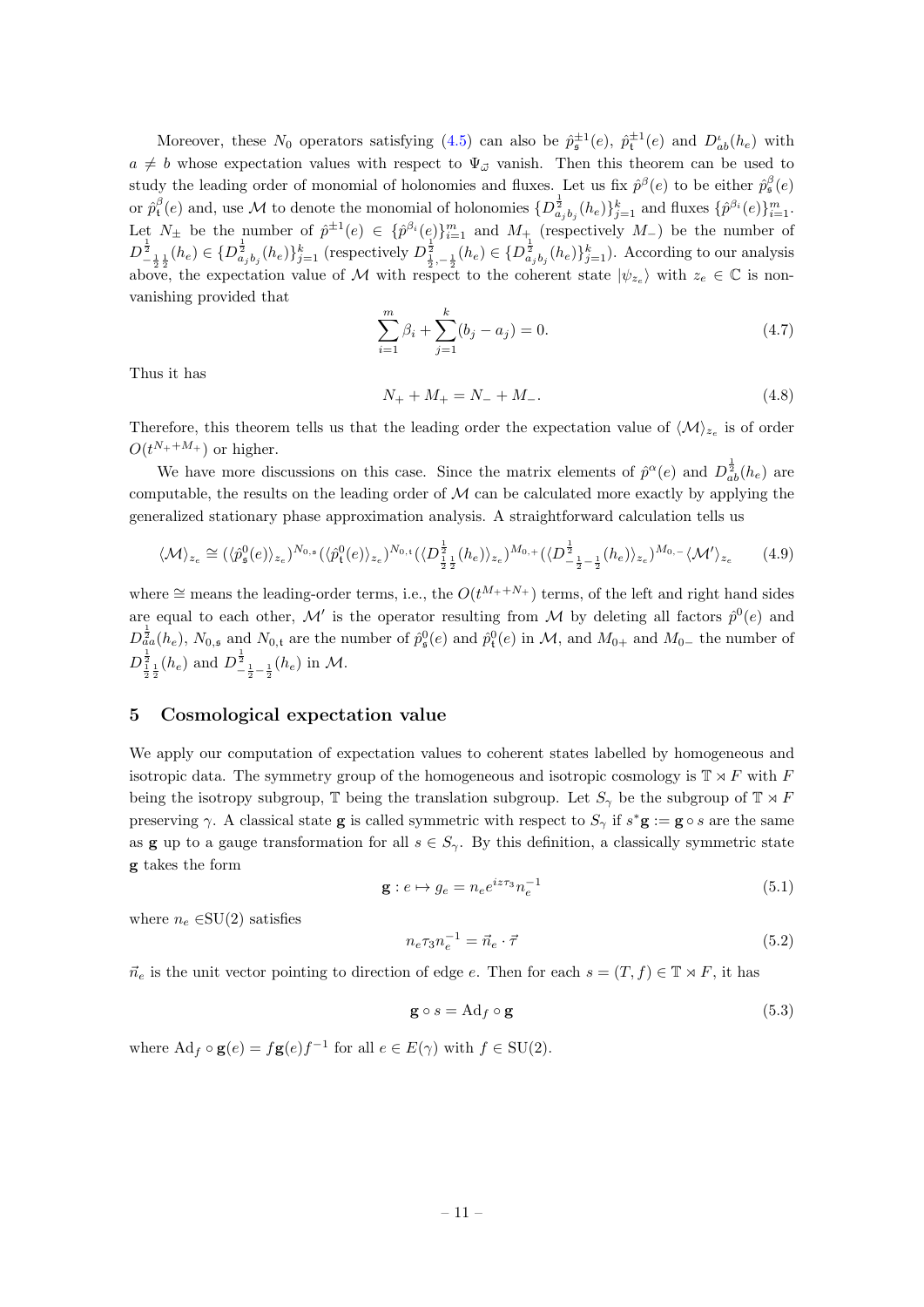#### 5.1 Symmetries of the expectation value

Let  $\hat{F}_e$  be an operator of polynomial of fluxes and holonomies on e. For  $s = (T, f) \in \mathbb{T} \rtimes F$ , Eq. [\(5.3\)](#page-11-2) leads to that

<span id="page-12-1"></span>
$$
\langle \psi_{g_{s(e)}} | \hat{F}_{s(e)} | \psi_{g_{s(e)}} \rangle = \langle \psi_{fg_{e}f^{-1}} | \hat{F}_e | \psi_{fg_{e}f^{-1}} \rangle = f \triangleright \langle \psi_{g_e} | \hat{F}_e | \psi_{g_e} \rangle \tag{5.4}
$$

where  $f \triangleright \langle \psi_{g_e} | \hat{F}_e | \psi_{g_e} \rangle$  means the gauge transformation to the expectation value  $\langle \psi_{g_e} | \hat{F}_e | \psi_{g_e} \rangle$  and Eq. [\(3.1\)](#page-8-3) was used to derive the last equality.

To expand the expectation value of  $\hat{H}_E$  and  $\hat{H}_L$  to order  $O(t)$ , we first replace the operator  $\hat{V}_v$  by  $\hat{V}_{GT}^{(v)}$  in [\(1.3\)](#page-3-0). Then the Euclidean part  $\widehat{H_E[N]}$  can be rewritten in terms of (there is no summation over  $I, J, K$  here)

$$
\hat{H}_{E}^{(n)}(v;e_I,e_J,e_K) = \frac{1}{i\beta a^2 t} \epsilon_{IJK} \text{tr}(h_{\alpha_{IJ}}[h_{e_K},\hat{Q}_v^{2n}]h_{e_K}^{-1}),\tag{5.5}
$$

and the Lorentzian part, in terms of

$$
\hat{H}_{L}^{(\vec{k})}(v; v_1, v_2, v_3, v_4; e_I, e_J, e_K) = \frac{-2}{i\beta^7 a^{10} t^5} \epsilon^{IJK} \text{tr}([h_{e_I}, [\hat{Q}_{v_1}^{2k_1}, \hat{H}_E^{(k_2)}(v_2)]] h_{e_I}^{-1}[h_{e_J}, [\hat{Q}_{v_3}^{2k_3}, \hat{H}_E^{(k_4)}(v_4)]] h_{e_J}^{-1}[h_{e_K}, \hat{Q}_v^{2k_5}] h_{e_K}^{-1})
$$
\n
$$
(5.6)
$$

where  $\vec{k} = (k_1, k_2, k_3, k_4, k_5)$ . Let us define

<span id="page-12-2"></span>
$$
\hat{H}_E^{(n)}(v) = \sum_{e_I, e_J, e_K} \hat{H}_E^{(n)}(v; e_I, e_J, e_K)
$$
\n(5.7)

and

<span id="page-12-5"></span>
$$
\hat{H}_{L}^{(\vec{k})}(v) = \sum_{v_1, v_2, v_3, v_4, e_I, e_J, e_K} \hat{H}_{L}^{(\vec{k})}(v; v_1, v_2, v_3, v_4; e_I, e_J, e_K)
$$
\n(5.8)

The Euclidean and Lorentzian parts with the replacement  $\hat{V}_v$  by  $\hat{V}_{GT}^{(v)}$ , truncated at a finite k of  $(1.3)$ , are given by linear combinations of  $\hat{H}_{E}^{(n)}$  $\hat{H}_{E}^{(n)}(v)$  and  $\hat{H}_{L}^{(\vec{k})}$  $L^{(k)}(v)$  for various n and  $\vec{k}$  respectively.

# <span id="page-12-0"></span>5.1.1 Symmetries of the Euclidean part

By Eq. [\(5.4\)](#page-12-1) and the fact that  $\hat{H}_E^{(n)}$  $E^{(n)}(v; e_I, e_J, e_K)$  is gauge invariant, we obtain that

$$
\langle \hat{H}_E^{(n)}(v; e_I, e_J, e_K) \rangle = \langle \hat{H}_E^{(n)}(s(v); s(e_I), s(e_J), s(e_K)) \rangle \tag{5.9}
$$

where  $\langle \cdot \rangle$  denotes the expectation value with respect to the cosmological coherent state defined by  $(5.1)$  and  $s = (T, f)$  as defined in Eq.  $(5.4)$  is a symmetry of the graph. According to this relation, Eq. [\(5.7\)](#page-12-2) can be simplified as

<span id="page-12-3"></span>
$$
\hat{H}_E^{(n)}(v) = 24(\hat{H}_E^{(n)}(v; e_x^+, e_y^+, e_z^+) + \hat{H}_E^{(n)}(v; e_x^+, e_y^+, e_z^-))
$$
\n(5.10)

where the prefactor 24 is because there are 48 terms in the RHS of  $(5.7)$ .

Moreover,  $[h_{e_z^{\pm}}, \hat{Q}_v^{2n}]h_{e_z^{\pm}}^{-1}$  $\hat{H}^{-1}_{e_z^{\pm}}$  appearing in  $\hat{H}^{(n)}_E$  $E^{(n)}(v; e_x^+, e_y^+, e_z^{\pm})$  helps us to obtain the relation between the operators  $\hat{H}_E^{(n)}$  $E^{(n)}(v; e_x^+, e_y^+, e_z^{\pm})$ . Indeed,

<span id="page-12-4"></span>
$$
[h_{e_{z}^{\pm}}, \hat{Q}_{v}^{2n}]h_{e_{z}^{\pm}}^{-1} = \sum_{l=1}^{2n} \sum_{\mathcal{P}_{l}} \left( \mp it \frac{(\beta a^{2})^{3}}{8} \right)^{l} \hat{Q}_{v}^{p_{1}} \epsilon_{\alpha_{1}\beta_{1}\gamma_{1}} \hat{X}^{\alpha_{1}} \hat{Y}^{\beta_{1}} \tau^{\gamma_{1}} \hat{Q}_{v}^{p_{2}} \epsilon_{\alpha_{2}\beta_{2}\gamma_{2}} \hat{X}^{\alpha_{2}} \hat{Y}^{\beta_{2}} \tau^{\gamma_{2}} \cdots \hat{Q}_{v}^{p_{l}} \epsilon_{\alpha_{l}\beta_{l}\gamma_{l}} \hat{X}^{\alpha_{l}} \hat{Y}^{\beta_{l}} \tau^{\gamma_{l}} \hat{Q}_{v}^{p_{l+1}} \tag{5.11}
$$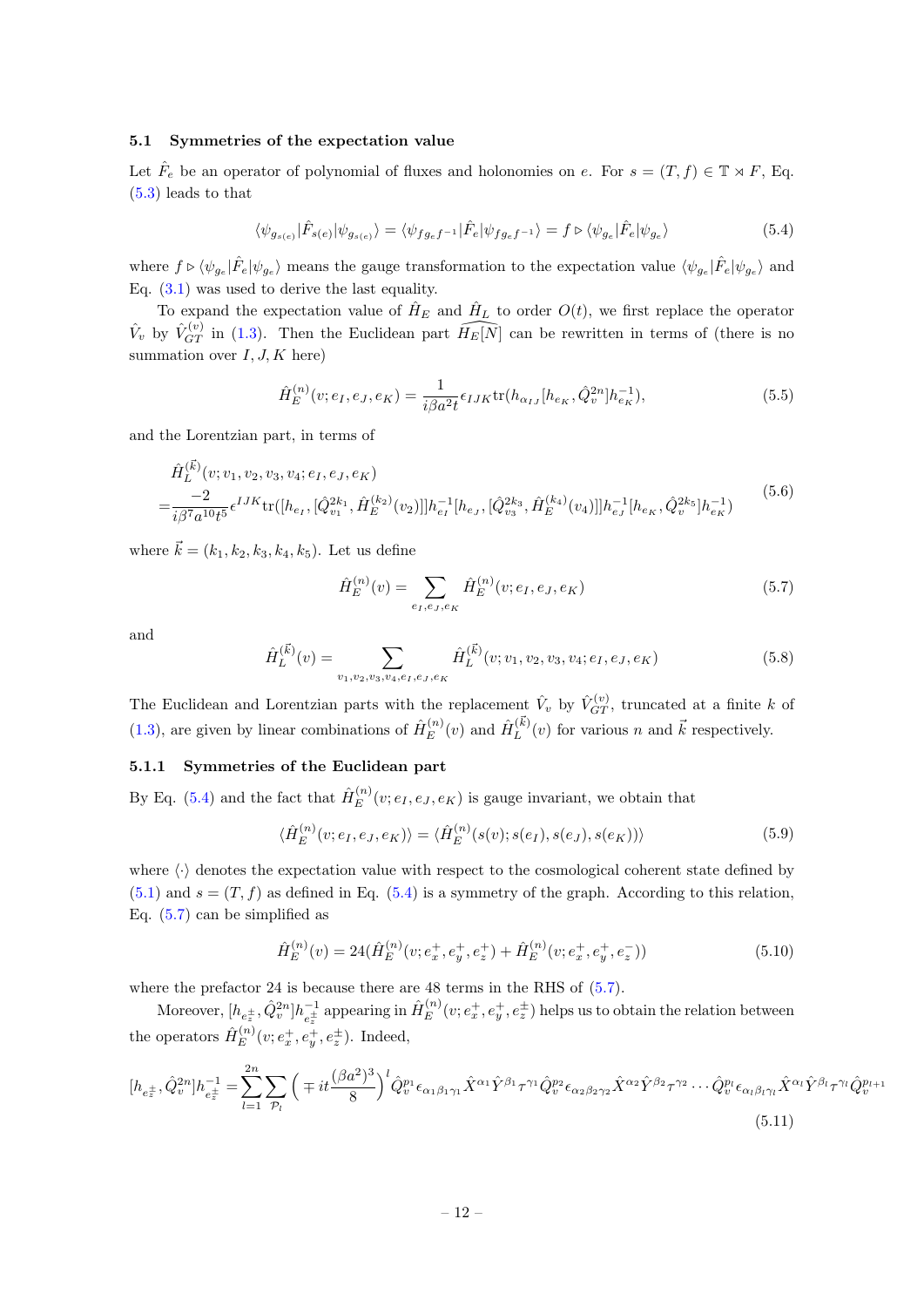where  $e_z^{\pm}$  are oriented such that  $\mathfrak{s}(e_z^+) = v = \mathfrak{s}(e_z^-)$ ,  $\hat{X}^{\alpha} = \hat{p}_{\mathfrak{s}}^{\alpha}(e') - \hat{p}_{\mathfrak{t}}^{\alpha}(e')$  and  $\hat{Y}^{\alpha} = \hat{p}_{\mathfrak{s}}^{\alpha}(e'') - \hat{p}_{\mathfrak{s}}^{\alpha}(e'')$  $\hat{p}_{\mathbf{t}}^{\alpha}(e'')$ , and  $\mathcal{P} = \{p_1, p_2, \cdots, p_{l+1}\}\$  with  $p_i \in \mathbb{Z}, p_i \geq 0$  and  $\sum_{i=1}^{l+1} p_i = 2n - l$ .<sup>[3](#page-13-1)</sup> Substituting the last equation, we have that

<span id="page-13-5"></span>
$$
\hat{H}_E^{(n)}(v; e_x^+, e_y^+, e_z^+) + \hat{H}_E^{(n)}(v; e_x^+, e_y^+, e_z^-) = 2\hat{H}_E^{(n)}(v; e_x^+, e_y^+, e_z^+) \tag{5.12}
$$

where  $\hat{\tilde{H}}_{E}^{(n)}$  $E_E^{(n)}(v; e_x^+, e_y^+, e_z^+)$  is the operator of  $\hat{H}_E^{(n)}$  $E^{(n)}(v; e_x^+, e_y^+, e_z^+)$  with the replacement

<span id="page-13-3"></span>
$$
[h_{e_z^+}, \hat{Q}_v^{2n}]h_{e_z^+}^{-1} \to \sum_{l \text{ is odd}} \sum_{p_l} \left( -it \frac{(\beta a^2)^3}{8} \right)^l \hat{Q}_v^{p_1} \epsilon_{\alpha_1 \beta_1 \gamma_1} \hat{X}^{\alpha_1} \hat{Y}^{\beta_1} \tau^{\gamma_1} \hat{Q}_v^{p_2} \epsilon_{\alpha_2 \beta_2 \gamma_2} \hat{X}^{\alpha_2} \hat{Y}^{\beta_2} \tau^{\gamma_2} \cdots \hat{Q}_v^{p_l} \times \epsilon_{\alpha_l \beta_l \gamma_l} \hat{X}^{\alpha_l} \hat{Y}^{\beta_l} \tau^{\gamma_l} \hat{Q}_v^{p_{l+1}}.
$$
\n
$$
(5.13)
$$

According to Eq. [\(5.10\)](#page-12-3),  $\hat{H}_E^{(n)}$  $E^{(n)}(v) = 48 \hat{H}_E^{(n)}$  $E^{(n)}(v; e_x^+, e_y^+, e_z^+).$  Thus when calculating the expectation value of the Euclidean part, we only consider the operator  $\hat{H}_{E}^{(n)}$  $E^{(n)}(v; e_x^+, e_y^+, e_z^+)$  instead of  $\hat{H}_E^{(n)}$  $E^{(n)}(v;e_x^+,e_y^+,e_z^{\pm}).$ 

Moreover, Eq. [\(5.11\)](#page-12-4) tells us that the Euclidean Hamiltonian takes the form

$$
\hat{H}_E^{(n)}(v; e_I, e_J, e_K) = \epsilon_{IJK} \text{tr}(h_{\alpha_{IJ}} \tau^{\alpha}) \hat{O}_{\alpha},
$$

with  $\hat{O}_{\alpha}$  a polynomial of fluxes. Because of  $tr(h\tau^{\alpha}) = -tr(h^{-1}\tau^{\alpha})$ , we obtain that

<span id="page-13-6"></span>
$$
\hat{H}_E^{(n)}(v; e_I, e_J, e_K) = \hat{H}_E^{(n)}(v; e_J, e_I, e_K).
$$
\n(5.14)

In summary, originally there are 48 terms for each  $\hat{H}_{E}^{(n)}$  $E^{(n)}(v)$  in Eq. [\(5.7\)](#page-12-2). Once we take into account the symmetries discussed in this section, we have  $\hat{H}_E^{(n)}$  $E^{(n)}(v) = 48 \hat{H}_E^{(n)}$  $E^{(n)}(v; e_x^+, e_y^+, e_z^+)$ . Thus we only need to compute the expectation value of the single term  $\hat{H}_E^{(n)}$  $E^{(n)}(v;e_x^+,e_y^+,e_z^+).$ 

#### <span id="page-13-0"></span>5.1.2 Symmetries of the Lorentzian part

Given a list of vertices and edges  $(v; v_1, v_2, v_3, v_4; e_I, e_J, e_K)$  where  $e_I$ ,  $e_J$  and  $e_K$  are outgoing from  $v, (e_I, e_I, e_K)$  is either left-handed or right-handed. Thus there exists a rotation f, leaving v invariant, such that  $(v; f(v_1), f(v_2), f(v_3), f(v_4); f(e_I), f(e_J), f(e_K))$  is either  $(v; f(v_1), f(v_2), f(v_3), f(v_4); e^+_x, e^+_y, e^+_z)$ or  $(v; f(v_1), f(v_2), f(v_3), f(v_4); e_x^+, e_y^+, e_z^-)$ . Therefore, [\(5.8\)](#page-12-5) can be simplified as

<span id="page-13-2"></span>
$$
\hat{H}_{L}^{(\vec{k})}(v) = 24 \sum_{v_1, v_2, v_3, v_4} \left( \hat{H}_{L}^{(\vec{k})}(v; v_1, v_2, v_3, v_4; e_x^+, e_y^+, e_z^+) + \hat{H}_{L}^{(\vec{k})}(v; v_1, v_2, v_3, v_4; e_x^+, e_y^+, e_z^-) \right) (5.15)
$$

Moreover, because the term  $[h_{e_{z}^{+}}, \hat{Q}_{v}^{2n}]h_{e_{z}^{+}}^{-1}$  $e_z^{-1}$  also appears in  $\hat{H}_L^{(\vec{k})}$  $L^{(k)}$ , Eq. [\(5.11\)](#page-12-4) can be applied again which simplifies Eq.  $(5.15)$  further to

<span id="page-13-4"></span>
$$
\hat{H}_L^{(\vec{k})}(v) = 48 \sum_{v_1, v_2, v_3, v_4} \hat{H}_L^{(\vec{k})}(v; v_1, v_2, v_3, v_4; e_x^+, e_y^+, e_z^+) \tag{5.16}
$$

where the  $\hat{\tilde{H}}_L^{(\vec{k})}$  $L^{(\vec{k})}$  operator is obtained from  $\hat{H}^{(\vec{k})}_L$  $L^{(k)}(v; v_1, v_2, v_3, v_4; e_x^+, e_y^+, e_z^+)$  by the replacement of Eq. [\(5.13\)](#page-13-3). As a result, we only need to compute the expectation value of the operator  $\hat{H}_L^{(\vec{k})}$  $L^{(k)}(v;v_1,v_2,v_3,v_4;e_x^+,e_y^+,e_z^+)$ for various vertices  $v_1$ ,  $v_2$ ,  $v_3$  and  $v_4$ .

<span id="page-13-1"></span><sup>&</sup>lt;sup>3</sup>A general equation can be obtained analogously if the holonomy  $h_{e_z^{\pm}}$  is replaced by a holonomy along other edges. In the following context, Eq.  $(5.11)$  will be usually referred as this general equation.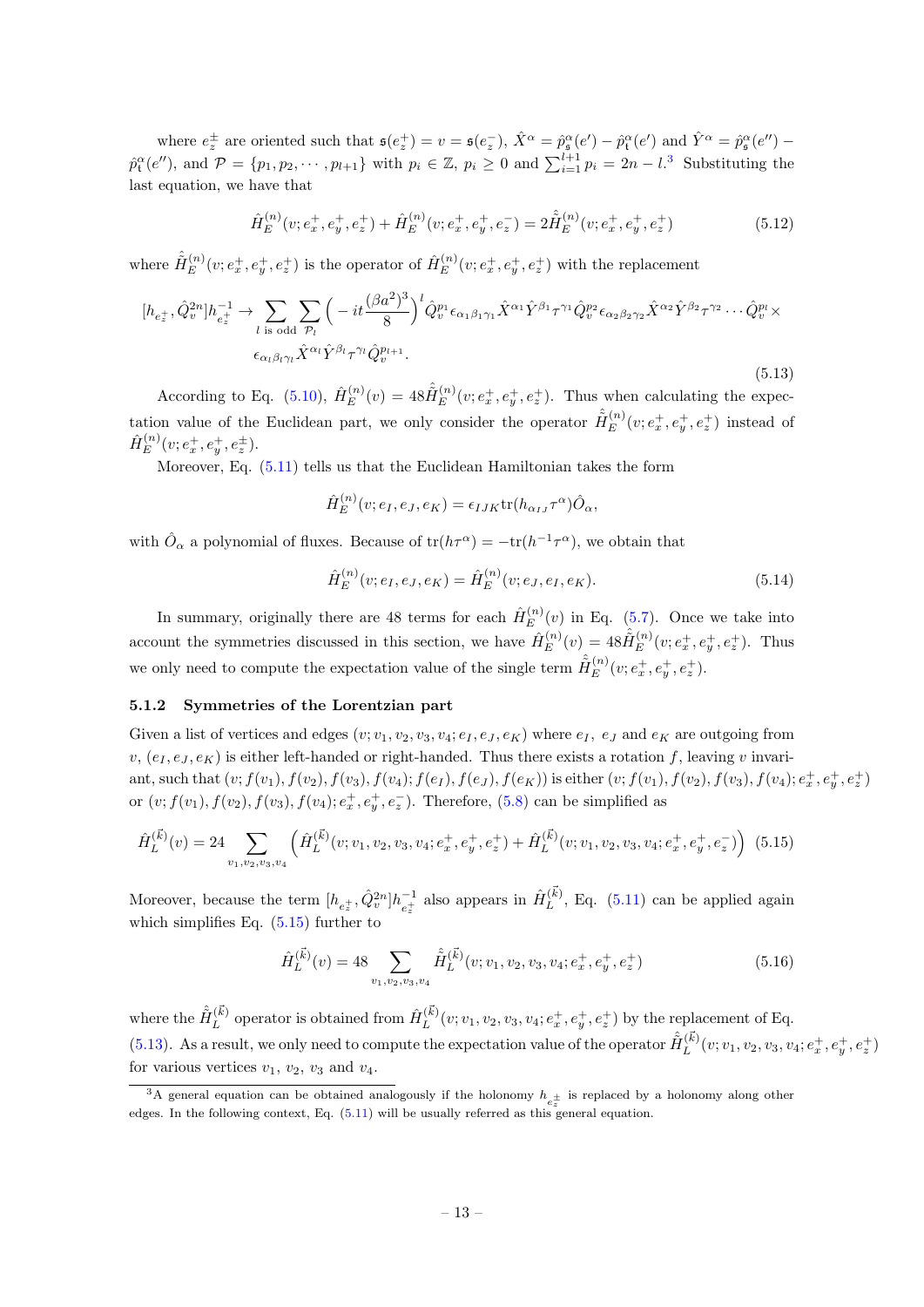The above discussion helps us to simplify our computation for the Lorentzian part. However, much more symmetries are needed so that the computation time is acceptable. For this purpose, let us firstly look at the term  $[h_e[\hat{Q}_{v_1}^m, h_e^{-1}], \hat{Q}_{v_2}]$  which comes from the commutator between the volume operator and the Euclidean Hamiltonian. We obtain the following proposition which can be proven by using Eq.  $(5.11)$ .

**Proposition 1.** Given an edge e with the source  $s(e)$  and the target  $t(e)$ ,  $[h_e[\hat{Q}_{s(e)}^m, h_e^{-1}], \hat{Q}_v] = 0$ for all  $v \neq s(e)$ .

With this proposition, let us consider the the commutator  $[\hat{Q}^{2k}_{v_1}, \hat{H}^{(n)}_E]$  $E^{(n)}(v_2; e_I, e_J, e_K)$  which defines the operator  $\hat{K}$ .

<span id="page-14-0"></span>
$$
\begin{split} &\left[\hat{Q}_{v_1}^{2k}, \hat{H}_E^{(n)}(v_2; e_I, e_J, e_K)\right] \\ &= \frac{1}{i\beta a^2 t} \epsilon_{IJK} \left( \text{tr}([\hat{Q}_{v_1}^{2k}, h_{\alpha_{IJ}}] [h_{e_K}, \hat{Q}_{v_2}^{2n}] h_{e_K}^{-1}) + \text{tr}(h_{\alpha_{IJ}}[\hat{Q}_{v_1}^{2k}, [h_{e_K}, \hat{Q}_{v_2}^{2n}] h_{e_K}^{-1}] )\right) \end{split} \tag{5.17}
$$

The commutators on the RHS of Eq.  $(5.17)$  can be expanded in t with Eq.  $(3.3)$  and simplified by the basic commutation relation [\(2.6\)](#page-5-0), which can finally simplify  $\hat{H}_L^{(\vec{k})}$  $L^{(k)}(v)$  of Eq. [\(5.16\)](#page-13-4) to be in terms of

<span id="page-14-1"></span>
$$
\frac{C}{t^2} \text{tr}(h_{e_x^+} F_1 h_{e_x^+}^{-1} h_{e_y^+} F_2 h_{e_y^+}^{-1} G_1) \tag{5.18}
$$

with C being some constant of order  $t^0$  or higher,  $F_i$  being some monomials of holonomies and  $(p_s^{\alpha}(e^+) \pm p_t^{\alpha}(e^-))$  and  $G_1$  being a monomial of  $(p_s^{\alpha}(e^+) - p_t^{\alpha}(e^-))$ .

We apply the results in Sec. [4](#page-9-0) to reduce the computational complexity. To use these results, we need to use the basic computation relations  $(2.6)$  to simplify the Hamiltonian operator, so that the operators after the simplification are written in terms of  $\hat{CP}$  where C is some constant of order  $t^0$  or higher and  $\hat{P}$  is some monomial of holonomies and fluxes.

In order to achieve so, we need to permute  $h_{e_x^+}$  and  $\hat{F}_1$ , as well as  $h_{e_y^+}$  and  $\hat{F}_2$ , in Eq. [\(5.18\)](#page-14-1) by Eq. [\(3.3\)](#page-8-4). Take permuting  $h_{e_x^+}$  and  $\hat{F}_1$  as an example: Implementing the result of Eq. (3.3), we substitute  $\hat{O}_1$  by  $h_{e_x^+}$ , and  $\hat{O}_{i_k}$  by  $\hat{p}_s^{\alpha}(e_x^+)$  and/or  $\hat{p}_t^{\alpha}(e_x^+)$ . One of many such substitutions inevitably generates some special terms whose commutators only contain  $\hat{p}_s^{\alpha}(e_x^+)$ . Computing these commutators with  $(2.6)$  leads to results that are proportional to  $h_{e_x^+}$ . After substituting the permuted results into Eq. [\(5.18\)](#page-14-1), the  $h_{e_x^{+}}$  eventually cancels with  $h_{e_x^{+}}^{-1}$  $\overline{e}_{e_x}^{-1}$ . (similar to Eq. [\(5.11\)](#page-12-4)). One can apply the same mechanism for permuting  $h_{e_y^+}$  and  $\hat{F}_2$ .

Let us collect these special terms from permuting  $h_{e_x^+}$  and  $\hat{F}_1$  and permuting  $h_{e_y^+}$  and  $\hat{F}_2$ . We denote the partial sum of these special terms in  $\hat{H}_L^{(k)}$  $\hat{H}_L^{(k)}$  by  $\frac{\text{alt}\hat{H}_L^{(\vec{k})}}{L}$  $L^{(k)}$ . Because of the cancellation between holonomies and their inverses discussed above,  $\mathop{\mathrm{alt}}\nolimits \hat{H}_L^{(\vec{k})}$  $L^{(k)}$  does not depend on  $h_{e_x^+}$  and  $h_{e_y^+}$ .

It turns out that  $\hat{\mathrm{a}}^{\dagger}$   $\hat{H}_L^{(\vec{k})}$  $L^{(k)}$  has more symmetries which are discussed shortly below. These special terms can be equivalently selected by considering only the non-commutativity between  $h_{e_x^+}$  and  $p_s^{\alpha}(e_x^+)$  while ignoring the non-commutativity between  $h_{e_x^+}$  and  $p_t^{\alpha}(e_x^+)$ . Hence we have

<span id="page-14-2"></span>the special terms of 
$$
h_{e_x^+} \hat{F}_1 h_{e_x^+}^{-1} = h_{s_x^+} \hat{F}_1 h_{s_x^+}^{-1}
$$
 (5.19)

where  $s_x^+$  is the segment within  $e_x^+$  and does not contain the target  $t(e_x^+)$ . Note that the length of the segment does not cause any ambiguity because of the cancellation between the holonomies and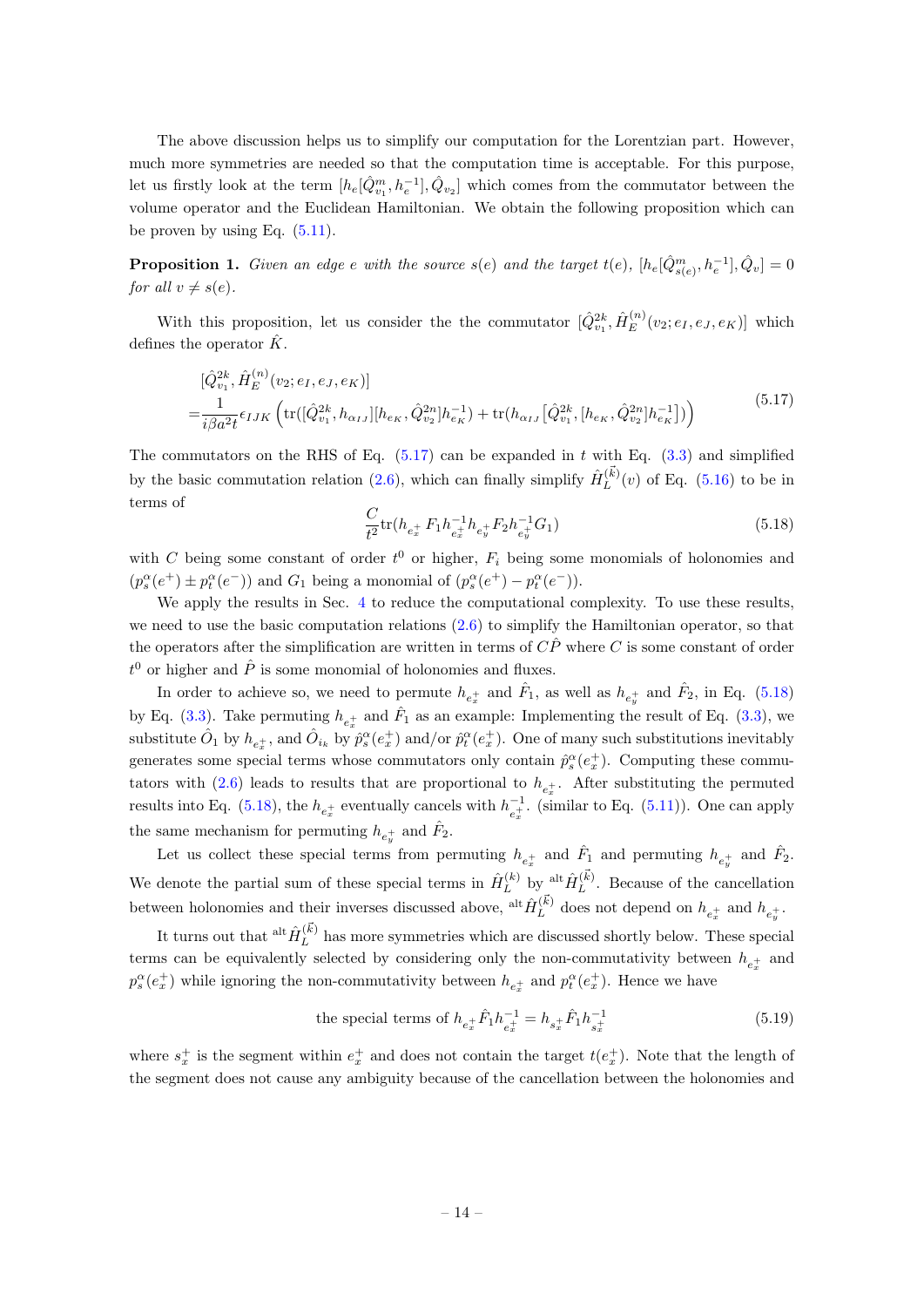their inverses discussed above. Indeed, Eq. [\(5.19\)](#page-14-2) leads to

$$
\begin{split} & \mathsf{alt}_{L} \hat{H}_{L}^{(\vec{k})}(v; v_{1}, v_{2}, v_{3}, v_{4}; e_{I}, e_{J}, e_{K}) \\ & = \frac{-2}{i\beta^{7}a^{10}t^{5}} \epsilon^{IJK} \mathsf{tr}\left( [h_{s_{I}}, [\hat{Q}_{v_{1}}^{2k_{1}}, \hat{H}_{E}^{(k_{2})}(v_{2})]] h_{s_{I}}^{-1}[h_{s_{J}}, [\hat{Q}_{v_{3}}^{2k_{3}}, \hat{H}_{E}^{(k_{4})}(v_{4})]] h_{s_{J}}^{-1}[h_{s_{K}}, \hat{Q}_{v}^{2k_{5}}] h_{s_{K}}^{-1} \right). \end{split} \tag{5.20}
$$

Interestingly, the RHS may be understood as from an alternative definition of the Lorentzian part,

<span id="page-15-4"></span>
$$
\mathrm{alt}\,\widehat{H_L[N]} = \frac{-2}{i\beta^7 a^{10} t^5} \sum_{v} N(v) \sum_{s_I, s_J, s_K \text{ at } v} \varepsilon^{IJK} \mathrm{tr}\left( [h_{s_I}, [\hat{V}, \hat{H}_E]] h_{s_I}^{-1} [h_{s_J}, [\hat{V}, \hat{H}_E]] h_{s_J}^{-1} [h_{s_K}, \hat{V}_v] h_{s_K}^{-1} \right). \tag{5.21}
$$

where all edges  $e_I, e_J, e_K$  are replaced by the segments  $s_I, s_J, s_K$  with  $s_I \subset e_I$ . <sup>alt</sup>  $\widehat{H_L[N]}$  may be obtained by a different regularization/quantization,

$$
\{K, \dot{e}^a A_a(x)\} \to \frac{-1}{2\kappa(i\hbar\beta)^2} [h_{s_e}, [\hat{V}, \hat{H}_E]] h_{s_e}^{-1},
$$

with  $\dot{e}^a$  the vector tangent to the edge e and  $s_e \subset e$  the segment. More details on this aspect is discussed in [\[37\]](#page-23-6).

We collect terms in  $\hat{H}_L^{(k)}$  $L^{(k)}$  that are other than the special terms discussed above, and denote their sum by  $\frac{\text{extra}}{\hat{H}_L^{(\vec{k})}}$  $L^{(\kappa)}$ , namely

<span id="page-15-3"></span>
$$
\begin{split} & \operatorname{extr} \hat{H}_{L}^{(\vec{k})}(v; v_1, v_2, v_3, v_4; e_I, e_J, e_K) \\ &= \hat{H}_{L}^{(\vec{k})}(v; v_1, v_2, v_3, v_4; e_I, e_J, e_K) - \operatorname{alt} \hat{H}_{L}^{(\vec{k})}(v; v_1, v_2, v_3, v_4; e_I, e_J, e_K). \end{split} \tag{5.22}
$$

The operators  $\frac{\text{alt}\hat{H}(\vec{k})}{L}$  $L^{(\vec{k})}$  and  $\frac{\operatorname{extr} \hat{H}^{(\vec{k})}_L}{L}$  $L^{(k)}$  are treated separately in our algorithm.

For  $\frac{\text{alt}\hat{H}^{(\vec{k})}_L}{L}$  $L^{(k)}$ , the above simplification procedures lead to

<span id="page-15-1"></span>
$$
\frac{C}{t^2}h_{s_x^+}F_1h_{s_x^+}^{-1}h_{s_y^+}F_2h_{s_y^+}^{-1}G_1,
$$
\n(5.23)

instead of Eq. [\(5.18\)](#page-14-1). Since  $[h_{s_I}, \hat{p}_{t}^{\alpha}(e_I)] = 0$ , these terms can be simplified with

<span id="page-15-2"></span>
$$
h_{\mathfrak{s}^{\pm}} \prod_{i=1}^{m} (\sigma_i^+ p_{\mathfrak{s}}^{\alpha_i} (e^+) + \sigma_i^- p_{\mathfrak{t}}^{\alpha_i} (e^-)) h_{s^{\pm}}^{-1} = \sum_{\mathcal{I}} (it)^{|\mathcal{I}|} \prod_{i \notin \mathcal{I}} (\sigma_i^+ p_{\mathfrak{s}}^{\alpha_i} (e^+) + \sigma_i^- p_{\mathfrak{t}}^{\alpha_i} (e^-)) \prod_{j \in \mathcal{I}} \sigma_j^{\pm} \tau^{\alpha_j} \tag{5.24}
$$

where *I* is a subsets of  $\{1, 2, \dots, m\}$  with length  $|I|$ ,  $s^+$  and  $s^-$  are segments of  $e^+$  and  $(e^-)^{-1}$ respectively,  $\sigma_i^+ = 1$  and  $\sigma_i^- = \pm 1$ . Because of the summation over  $e_I$ ,  $e_J$  and  $e_K$  in Eq. [\(5.8\)](#page-12-5) which lets us to compute

$$
h_{s^{+}}\prod_{i=1}^{m}(\sigma_{i}^{+}p_{\mathfrak{s}}^{\alpha_{i}}(e^{+})+\sigma_{i}^{-}p_{\mathfrak{t}}^{\alpha_{i}}(e^{-}))h_{s^{+}}^{-1}-h_{s^{-}}\prod_{i=1}^{m}(\sigma_{i}^{+}p_{\mathfrak{s}}^{\alpha_{i}}(e^{+})+\sigma_{i}^{-}p_{\mathfrak{t}}^{\alpha_{i}}(e^{-}))h_{s^{-}}^{-1},
$$
\n(5.25)

we can use the replacement

<span id="page-15-0"></span>
$$
h_{s+} \prod_{i=1}^{m} (\sigma_i^+ p_{\mathfrak{s}}^{\alpha_i}(e^+) + \sigma_i^- p_{\mathfrak{t}}^{\alpha_i}(e^-)) h_{s+}^{-1} \to \sum_{\mathcal{J}} (it)^{|\mathcal{J}|} \prod_{i \notin \mathcal{J}} (\sigma_i^+ p_{\mathfrak{s}}^{\alpha_i}(e^+) + \sigma_i^- p_{\mathfrak{t}}^{\alpha_i}(e^-)) \prod_{j \in \mathcal{J}} \tau^{\alpha_j} \tag{5.26}
$$

with  $\mathcal{J} \subset \{1, 2, \cdots, m\}$  such that

$$
\prod_{j \in \mathcal{J}} \sigma_j^- = -1. \tag{5.27}
$$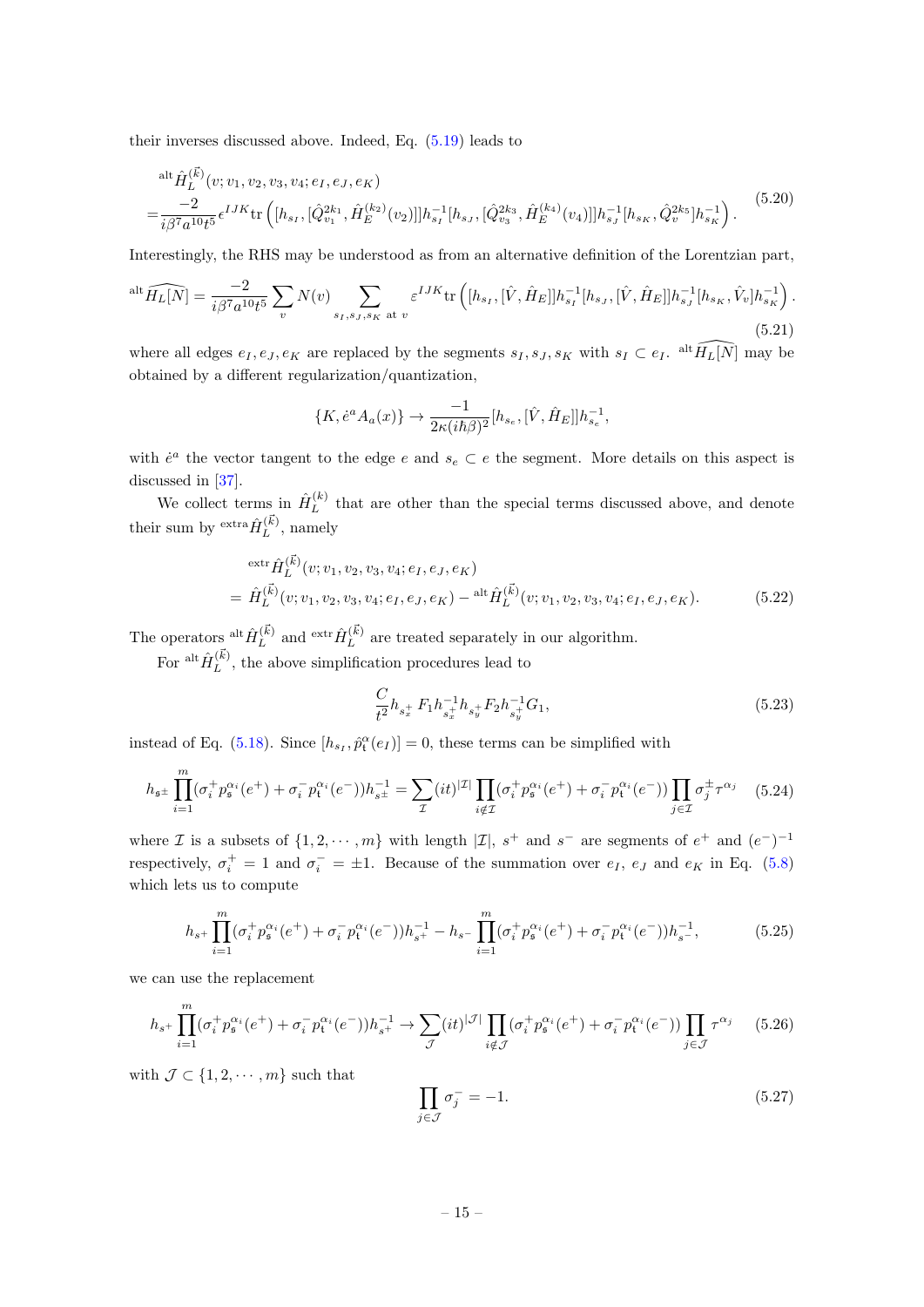Substituting Eq.  $(5.26)$  into  $(5.23)$ , we cancel the prefactor  $1/t^2$  to simplify  $(5.23)$  to be in terms of  $\hat{CP}$  with some constant C of order  $t^0$  or higher, so that the results in Sec. [4](#page-9-0) can be applied.

Moreover,  $\frac{\text{alt}\hat{H}(\vec{k})}{L}$  $L^{(k)}$  brings more symmetries, which is described as below: Consider a  $\pi$ -rotation which transforms either  $e_x^+$  to  $e_x^-$  or  $e_y^+$  to  $e_y^-$ . Denote this rotation by s. Let us rewrite  $F_i$  in Eq.  $(5.23)$  as  $F_i(v, e)$  to indicate the dependence of  $F_i$  on vertices and edges. Then Eq. [\(5.24\)](#page-15-2) tells us

$$
h_{\mathfrak{s}(s_x^+)} F_1(\mathfrak{s}(v), \mathfrak{s}(e)) h_{\mathfrak{s}(s_x^+)}^{-1} h_{\mathfrak{s}(s_x^+)} F_2(\mathfrak{s}(v), \mathfrak{s}(e)) h_{\mathfrak{s}(s_y^+)}^{-1} G_1(\mathfrak{s}(v), \mathfrak{s}(e))
$$
  
=
$$
h_{s_x^+} F_1(\mathfrak{s}(v), \mathfrak{s}(e)) h_{s_x^+}^{-1} h_{s_y^+} F_2(\mathfrak{s}(v), \mathfrak{s}(e)) h_{s_y^+}^{-1} G_1(\mathfrak{s}(v), \mathfrak{s}(e)).
$$
 (5.28)

Furthermore, recalling Eq. [\(5.4\)](#page-12-1), we obtain that

<span id="page-16-0"></span>
$$
\langle h_{s_x^+} F_1(v, e) h_{s_x^+}^{-1} h_{s_y^+} F_2(v, e) h_{s_y^+}^{-1} G_1(v, e) \rangle = \langle h_{s_x^+} F_1(\mathfrak{s}(v), \mathfrak{s}(e)) h_{s_x^+}^{-1} h_{s_y^+} F_2(\mathfrak{s}(v), \mathfrak{s}(e)) h_{s_y^+}^{-1} G_2(\mathfrak{s}(v), \mathfrak{s}(e)) \rangle
$$
\n(5.29)

which reduces the number of contributing vertices and edges in the computation of  $\frac{\text{alt}\hat{H}(\vec{k})}{L}$  $L^{(\kappa)}$ .

For the operator  $\mathop{\mathrm{extr}}\hat{H}_L^{(\vec{k})}$  $L^{(k)}$ , Eq. [\(5.24\)](#page-15-2) can no longer be used and, thus, there does not exist the symmetry implied by  $(5.29)$  yet. We propose the following strategy to reduce the complexity of the computation. Let **r** be the rotation about the axis  $(1/\sqrt{2}, 1/\sqrt{2}, 0)$  for  $\pi$  radians, which exchanges the  $x$ - and  $y$ -axes, and flips the  $z$ -axis. We have

<span id="page-16-1"></span>
$$
\hat{\tilde{H}}_L^{(\vec{k})}(v; v_1, v_2, v_3, v_4; e_x^+, e_y^+, e_z^+) = \hat{\tilde{H}}_L^{(\vec{k})}(v; \mathfrak{r}(v_1), \mathfrak{r}(v_2), \mathfrak{r}(v_3), \mathfrak{r}(v_4); e_y^+, e_x^+, e_z^+) \tag{5.30}
$$

where  $\hat{\tilde{H}}_L^{(\vec{k})}$  $L^{(k)}$  is defined in [\(5.16\)](#page-13-4) and  $\mathfrak{r}(v) = v$  is assumed without loss of generality. Let us consider the operator

$$
\hat{F}(v; v_1, v_2, v_3, v_4; e_x^+, e_y^+, e_z^+)
$$
\n
$$
:= \hat{H}_L^{(\vec{k})}(v; v_1, v_2, v_3, v_4; e_x^+, e_y^+, e_z^+) + \hat{H}_L^{(\vec{k})}(v; \mathfrak{r}(v_3), \mathfrak{r}(v_4), \mathfrak{r}(v_1), \mathfrak{r}(v_2); e_x^+, e_y^+, e_z^+) \tag{5.31}
$$

By  $(5.30), \hat{F}$ , up to an overall factor, is

$$
\hat{F}(v; v_1, v_2, v_3, v_4; e_x^+, e_y^+, e_z^+)
$$
\n
$$
= -\operatorname{tr}([h_{e_y^+}, [\hat{Q}_{\tau(v_1)}^{2k_1}, \hat{H}_E^{(k_2)}(\tau(v_2))]]h_{e_y^+}^{-1}[h_{e_x^+}, [\hat{Q}_{v_3}^{2k_3}, \hat{H}_E^{(k_4)}(\tau(v_4))]]h_{e_x^+}^{-1}[h_{e_x^+}, \hat{Q}_v^{2k_5}]h_{e_z^+}^{-1}) \n+ \operatorname{tr}([h_{e_x^+}, [\hat{Q}_{\tau(v_3)}^{2k_1}, \hat{H}_E^{(k_2)}(\tau(v_4))]]h_{e_x^+}^{-1}[h_{e_y^+}, [\hat{Q}_{\tau(v_1)}^{2k_3}, \hat{H}_E^{(k_4)}(\tau(v_2))]]h_{e_y^+}^{-1}[h_{e_x^+}, \hat{Q}_v^{2k_5}]h_{e_z^+}^{-1})
$$
\n(5.32)

For clarity, let us denote

$$
\hat{X} \equiv [h_{e_x^+}, [\hat{Q}_{v_3}^{2k_3}, \hat{H}_E^{(k_4)}(\mathfrak{r}(v_4))] ]h_{e_x^+}^{-1}
$$
\n
$$
\hat{Y} \equiv [h_{e_y^+}, [\hat{Q}_{\mathfrak{r}(v_1)}^{2k_1}, \hat{H}_E^{(k_2)}(\mathfrak{r}(v_2))]]h_{e_y^+}^{-1}
$$
\n
$$
\hat{Z} \equiv [h_{e_x^+}, \hat{Q}_v^{2k_5}]h_{e_z^+}^{-1}.
$$
\n(5.33)

Because of the holonomies in them, they are all operator-valued matrices whose entries are denoted as  $\hat{X}_{ab}$ ,  $\hat{Y}_{ab}$  and  $\hat{Z}_{ab}$  respectively. With this notion, we have

<span id="page-16-2"></span>
$$
\hat{F} = \hat{X}_{ab}\hat{Y}_{bc}\hat{Z}_{ca} - \hat{Y}_{ab}\hat{X}_{bc}\hat{Z}_{ca} = \hat{Y}_{bc}\hat{X}_{ab}\hat{Z}_{ca} - \hat{Y}_{ab}\hat{X}_{bc}\hat{Z}_{ca} + [\hat{X}_{ab}, \hat{Y}_{bc}]\hat{Z}_{ca}.
$$
(5.34)

For the first two terms, because of Eq. [\(3.1\)](#page-8-3), the expectation value of their subtraction can be simplified as

$$
\langle \hat{Y}_{bc}\hat{X}_{ab}\hat{Z}_{ca} - \hat{Y}_{ab}\hat{X}_{bc}\hat{Z}_{ca}\rangle_{\{g_e\}} = (\mathcal{C}_{\tilde{a}\tilde{b}\tilde{c}\tilde{d}\tilde{e}\tilde{f}} - \mathcal{C}'_{\tilde{a}\tilde{b}\tilde{c}\tilde{d}\tilde{e}\tilde{f}})\langle \hat{Y'}_{\tilde{a}\tilde{b}}\hat{X'}_{\tilde{c}\tilde{d}}\hat{Z'}_{\tilde{e}\tilde{f}}\rangle_{\{z_e\}}\tag{5.35}
$$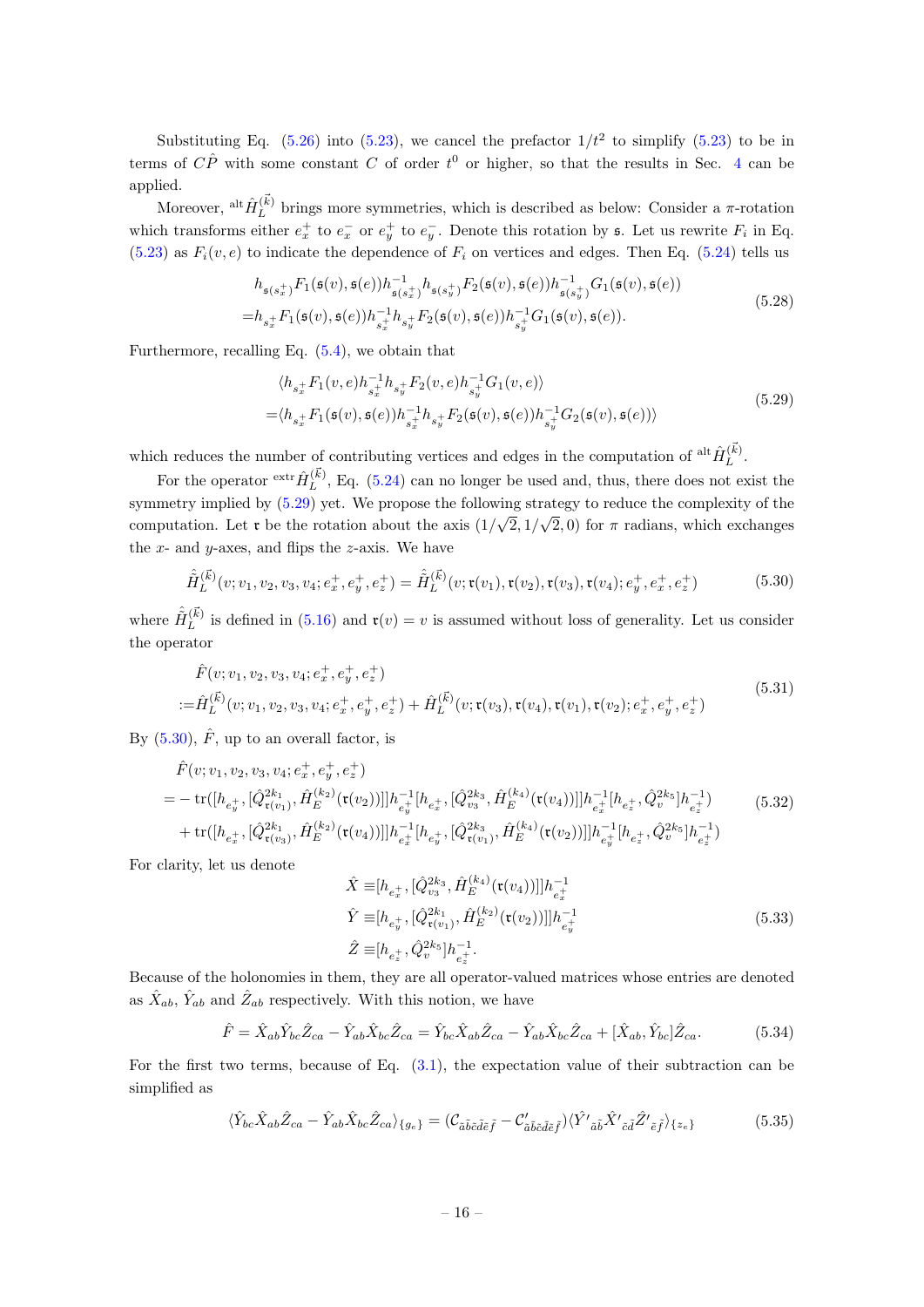where  $\mathcal{C}_{\tilde{a}\tilde{b}\tilde{c}\tilde{d}\tilde{e}\tilde{f}}$  and  $\mathcal{C}'_{\tilde{a}\tilde{b}\tilde{c}\tilde{d}\tilde{e}\tilde{f}}$  are two sets of constant coefficients.  $(\mathcal{C}_{\tilde{a}\tilde{b}\tilde{c}\tilde{d}\tilde{e}\tilde{f}} - \mathcal{C}'_{\tilde{a}\tilde{b}\tilde{c}\tilde{d}\tilde{e}\tilde{f}})$  can be comp explicitly.  $\hat{X}', \hat{Y}'$  and  $\hat{Z}'$  are the operators gauge transformed from  $X, Y, Z$  according to Eq. [\(3.1\)](#page-8-3). For the last term in [\(5.34\)](#page-16-2), since  $[\hat{X}_{ab}, \hat{Y}_{bc}]$  itself is  $O(t)$ , we only need to compute the leading order expectation value of this term. Thus the commutator  $[\hat{X}_{ab}, \hat{Y}_{bc}]$  can be easily computed with the results in Sec. [4.](#page-9-0)

Let us summarize the effects of symmetries. Let  $N_1$  be the original number of terms in  $\frac{alt\hat{H}_L^{(k)}}{L}$  $L^{(\kappa)}$ . We firstly use the symmetries implied by Eqs.  $(5.12)$  and  $(5.14)$  to reduce the number to  $N_1/4^2$ , where the power 2 is because there are two  $\hat{H}_E$  in  $\text{alt}\hat{H}_L^{(k)}$  $L^{(k)}$ . Eq. [\(5.16\)](#page-13-4) further reduces this number to  $N_1/(4^2 \times 48)$ . Finally the symmetry [\(5.29\)](#page-16-0) reduces the number to

$$
\frac{N_1}{4^2 \times 48 \times 4} = \frac{N_1}{3072}.
$$

Let  $N_2$  be the original number of terms in <sup>extr</sup> $\hat{H}_L^{(k)}$  $L^{(k)}$ . We firstly use the symmetries implied by Eqs.  $(5.12)$  and  $(5.14)$  to reduce the number to  $N_2/4^2$ . Then Eq.  $(5.16)$  reduces the number to  $N_2/(4^2 \times 48)$  $N_2/(4^2 \times 48)$  $N_2/(4^2 \times 48)$ . Eq. [\(5.34\)](#page-16-2) further reduce this number to about  $4$ 

$$
\frac{N_2}{4^2 \times 48 \times 2} = \frac{N_2}{1536}.
$$

#### <span id="page-17-0"></span>5.2 Introducing the algorithm: A case study

The procedure to compute the expectation value of the Hamiltonian operator can be illustrated by the following simple example. The complete implementation is presented in [\[37\]](#page-23-6). Let  $\hat{O}$  be the operator

$$
\hat{O} = \frac{1}{t} [D_{ab}^{\iota}(h_{e_z^+}), \hat{Q}_v^m] D_{bc}^{\iota}(h_{e_z^+}^{-1})
$$
\n(5.36)

where  $v = s(e_z^+)$ . Then, in the case when we are only interested in  $O(t)$  expansion, the expectation value of  $\hat{O}$  can be simplified by Eq. [\(5.11\)](#page-12-4),

$$
\langle \hat{O} \rangle_{g} = \left( i \frac{(\beta a^{2})^{3}}{8} \right) \sum_{k} \left( \prod_{i=1}^{m} \mathcal{T}_{\alpha_{i} \beta_{i} \gamma_{i}} \right) D_{ac}^{\iota}(\tau^{\gamma_{k}}) \left\langle \prod_{i=1}^{m} \hat{X}^{\alpha_{i}} \right\rangle_{z} \left\langle \prod_{i=1}^{m} \hat{Y}^{\beta_{i}} \right\rangle_{z} \left\langle \prod_{i \neq k} \hat{Z}^{\gamma_{i}} \right\rangle_{z} + \left( i \frac{(\beta a^{2})^{3}}{8} \right)^{2} t \sum_{k < l} \left( \prod_{i=1}^{m} \mathcal{T}_{\alpha_{i} \beta_{i} \gamma_{i}} \right) D_{ac}^{\iota}(\tau^{\gamma_{k}} \tau^{\gamma_{l}}) \left\langle \prod_{i=1}^{m} \hat{X}^{\alpha_{i}} \right\rangle_{z} \left\langle \prod_{i=1}^{m} \hat{Y}^{\beta_{i}} \right\rangle_{z} \left\langle \prod_{i \neq k, l} \hat{Z}^{\gamma_{i}} \right\rangle_{z}
$$
\n
$$
=: O_{0} + t O_{1} \qquad (5.37)
$$

where  $\mathcal{T}_{\alpha\beta\gamma}$  is the contraction of  $\epsilon_{\alpha'\beta'\gamma'}$  with the gauge transformation matrices according to Eq.  $(3.1).$  $(3.1).$ 

Now let us show how to apply the results in Sec. [4](#page-9-0) to reduce the computation complexity. Take  $O<sub>0</sub>$  as an example. The result of  $O<sub>0</sub>$  can be divided into two parts: the expectation-value parts

$$
\left\langle \prod_{i=1}^m \hat{X}^{\alpha_i} \right\rangle_z \left\langle \prod_{i=1}^m \hat{Y}^{\beta_i} \right\rangle_z \left\langle \prod_{i \neq k} \hat{Z}^{\gamma_i} \right\rangle_z
$$

and the factor parts

$$
\left(\prod_{i=1}^m \mathcal{T}_{\alpha_i\beta_i\gamma_i}\right) D_{ac}^{\iota}(\tau^{\gamma_k}).
$$

<span id="page-17-1"></span><sup>&</sup>lt;sup>4</sup>The word "about" is because there exist the cases with  $\hat{X} = \hat{Y}$  in Eq. [\(5.34\)](#page-16-2).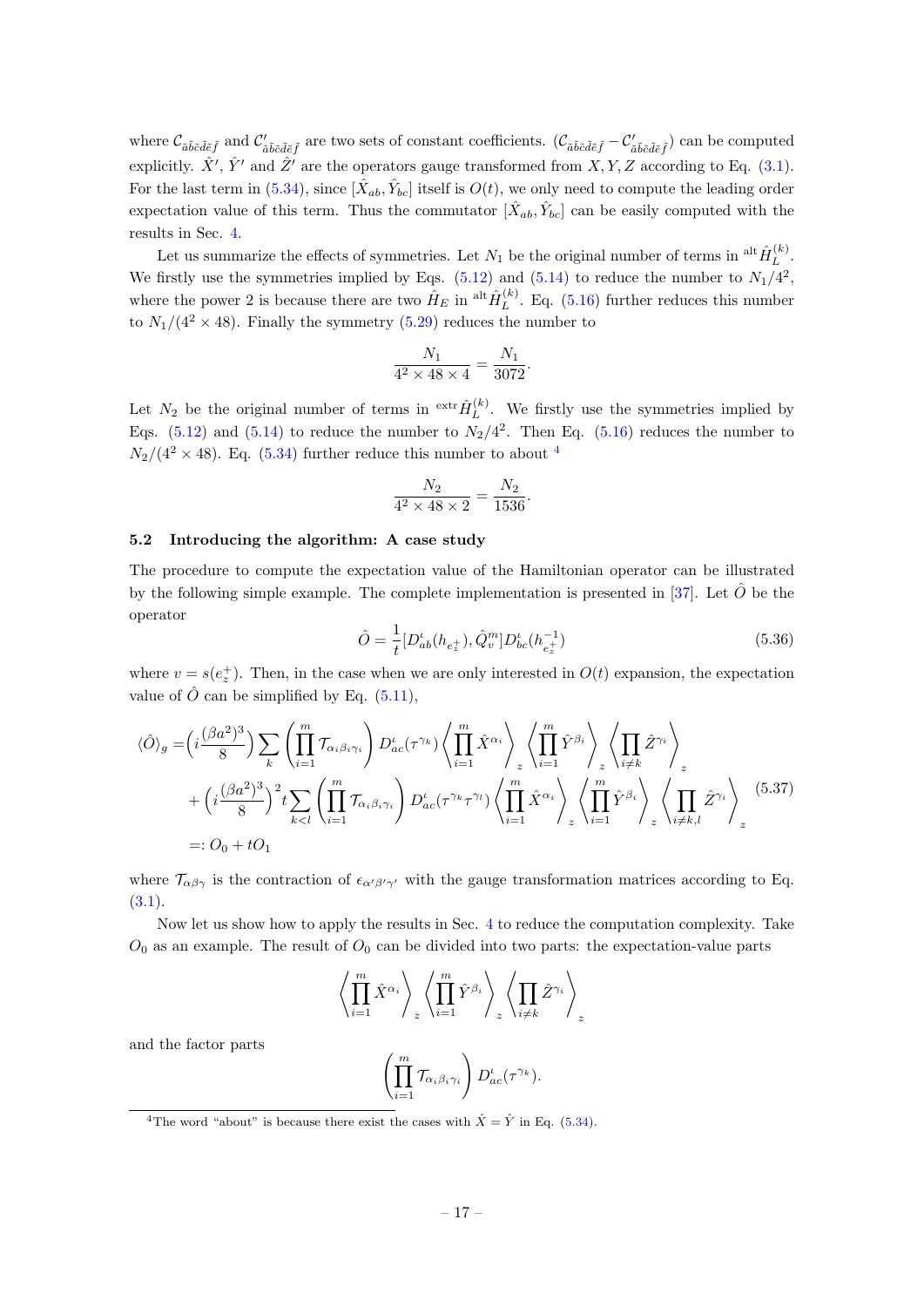For the expectation-value parts, without the results given in Sec. [4,](#page-9-0) we would have to consider  $3^{3m-1}$  cases for various values of the indices  $\alpha_i$ ,  $\beta_i$  and  $\gamma_i$ . However, once the results in Sec. [4](#page-9-0) are applied, since we only expand the expectation value to the next-to-leading order, we only have the following options

- (1) all indices are 0;
- (2) these indices contain a single  $+1$  or a single  $-1$ ;
- (3) these indices contain a pair of  $(+1, -1)$  or a pair  $(-1, +1)$ .

Moreover, the results in Sec. [4](#page-9-0) also tell us that for the last two options, positions of the  $\pm 1$  among these indices do not influence the expectation value, as far as the leading and next-to-leading orders are concerned. Therefore, we finally only need to compute  $1 + 2 + 2 = 5$  cases. Comparing with the original number of cases  $3^{3m-1}$ , we conclude that the computational complexity is reduced exponentially by the algorithm.

For the factor part, we only need to combine  $\gamma_k$  of  $D_{ac}^i(\tau^{\gamma_k})$  with the indices in the expectationvalue part. Then we consider all possibilities of permutations and all values of  $\gamma_k$  so that all possible values of the factor part can be computed. The result of  $O_0$  can be obtained by summing over all possibilities.

Finally, let us complete this section with discussing the values of n and  $\vec{k}$  in  $\hat{H}_{E}^{(n)}$  $\hat{H}_{E}^{(n)}$  and  $\hat{H}_{L}^{(\vec{k})}$  $L^{(\kappa)}$ . When we replace  $\hat{V}_v$  in  $\widehat{H_E}$  by  $\hat{V}_{GT}^{(v)}$ , a term  $(\hat{Q}^2/\langle \hat{Q} \rangle^2 - 1)^k$  in  $\hat{V}_{GT}^{(v)}$  has the following contribution to  $\widehat{H_E}$ 

<span id="page-18-1"></span>
$$
\frac{1}{t} \text{tr}(h_{\alpha_{IJ}} h_{s_K} [\hat{Q}^2 / \langle \hat{Q} \rangle^2 - 1)^k, h_{s_K}^{-1}])
$$
\n
$$
= \sum_{m=0}^{k-1} \text{tr}(h_{\alpha_{IJ}} h_{s_K} \left( \hat{Q}^2 / \langle \hat{Q} \rangle^2 - 1 \right)^m \frac{[\hat{Q}^2 / \langle \hat{Q} \rangle^2, h_{s_K}^{-1}]}{t} \left( \hat{Q}^2 / \langle \hat{Q} \rangle^2 - 1 \right)^{k-1-m})
$$
\n(5.38)

where the unimportant overall coefficient is neglected. Because  $\hat{Q}^2/\langle \hat{Q} \rangle^2 - 1 = \left( \hat{Q} / \langle \hat{Q} \rangle + 1 \right) \left( \hat{Q} / \langle \hat{Q} \rangle - 1 \right)$ and the expectation value of  $\hat{Q}/\langle \hat{Q} \rangle - 1$  is order  $O(t)$ , Eq. [\(4.6\)](#page-10-2) tells us that the leading order of the operator in Eq. [\(5.38\)](#page-18-1) is of  $O(t^{\lfloor k/2 \rfloor})$ . Thus as far as expanding the expectation value to  $O(t)$ is considered, it is sufficient to choose  $k \leq 3$  which means that the value of n in  $\hat{H}_E^{(n)}$  $E^{(n)}$  is smaller than or equal to 3. A very similar discussion for  $\hat{H}_L^{(\vec{k})}$  $L_L^{(k)}$  gives us that  $\vec{k}$  satisfies

<span id="page-18-0"></span>
$$
\frac{|k_1 + k_2 - 3| + (k_1 + k_2 - 3)}{2} + \frac{|k_3 + k_4 - 3| + (k_3 + k_4 - 3)}{2} + k_5 \le 3.
$$
 (5.39)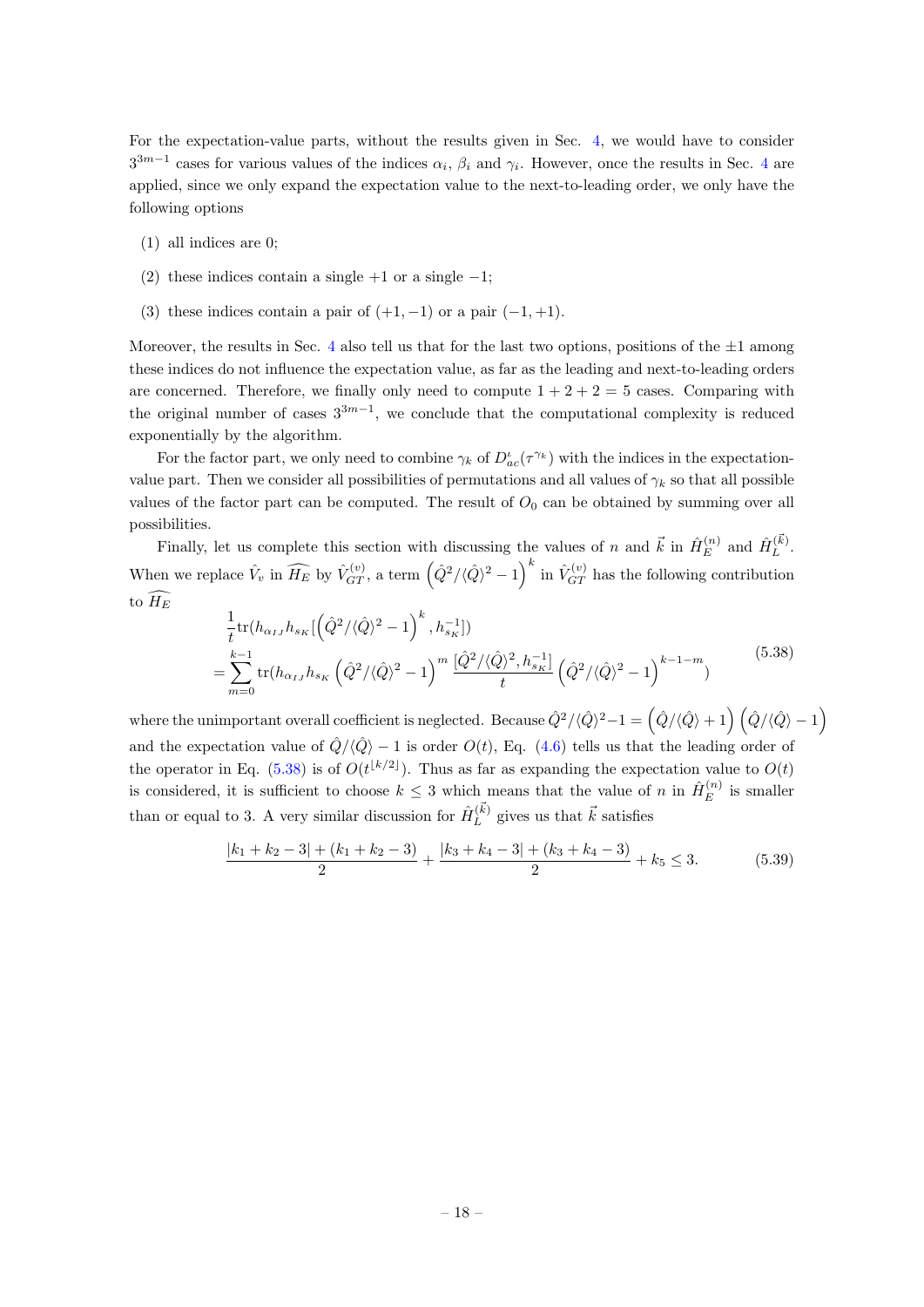# 6 Quantum correction in the expectation value

We summarize the resulting expectation value of the Hamiltonian with unit lapse  $H[1] = H_E +$  $(1 + \beta^2)$   $H_L$  at coherent states with cosmological data ( $\eta < 0$  in our convention)

<span id="page-19-0"></span>
$$
\langle \widehat{H_E} \rangle = 6a\sqrt{-\beta\eta}\sin^2(\xi) - \frac{3}{4}at\sqrt{-\frac{\beta}{\eta^3}}\sin^2\left(\frac{\xi}{2}\right)\cos\left(\frac{\xi}{2}\right)\left\{\cos\left(\frac{\xi}{2}\right)\left[8\eta^2 + 8\eta(4\cosh(\eta) - 3)\text{csch}(\eta) - 9\right]\right\}
$$
  
\n
$$
-12i\eta\sin\left(\frac{\xi}{2}\right)\right\} + O(t^2),
$$
  
\n
$$
\langle \widehat{H_L} \rangle = -\frac{6a\sqrt{-\beta\eta}\sin^2(\xi)\cos^2(\xi)}{\beta^2} - \frac{3at}{262144(-\beta\eta)^{3/2}}\left\{2\left(3 - 220\eta^2\right)\cos(6\xi) + 4i\eta(4838\sin(\xi) - 6284\sin(2\xi) + 4685\sin(3\xi) - 5222\sin(4\xi) - 105\sin(5\xi)\right)
$$
  
\n
$$
+ 2(-3611 + 8\eta(492\eta + 11i))\cos(\xi) - 2(-789 + 4\eta(305\eta + 18i))\cos(2\xi) + (4413 - 4\eta(928\eta + 49i))\cos(3\xi) + 8(-1978 + \eta(4192\eta - 7i))\cos(4\xi)
$$
  
\n
$$
+ (-7 + 4(-272\eta + 5i)\eta)\cos(5\xi) - 4\eta\coth(\eta)\left[536\cos(\xi) + 1731\cos(2\xi) + 1524\cos(3\xi) - 40548\cos(4\xi) + 116\cos(5\xi) + 117\cos(6\xi) + 37292\right]
$$
  
\n
$$
+ 8\eta\text{csch}(\eta)\left[130\cos(\xi) + 918\cos(2\xi) + 801\cos(3\xi) - 18618\cos(4\xi)
$$
  
\n
$$
+ 125\cos(5\xi) + 58\cos(6\xi) + 16362\right] + 8(1436 + \eta(-4056\eta + 25i))\right\} + O(t^2
$$

By [\(5.22\)](#page-15-3),  $\langle \hat{H}_L \rangle = \langle^{\text{extr}} \hat{H}_L \rangle + \langle^{\text{alt}} \hat{H}_L \rangle$  where  $\langle^{\text{alt}} \hat{H}_L \rangle$  is the expectation value of [\(5.21\)](#page-15-4),

$$
\langle \sup_{\alpha} \{\hat{H}_L\} \rangle = -\frac{3a\sqrt{-\beta\eta}\sin^2(2\xi)}{8\beta^2} - \frac{3at}{32768(-\beta\eta)^{3/2}} \left\{ 4\left(104\eta^2 - 79\right)\cos(\xi) + \left(68 - 160\eta^2\right)\cos(2\xi) \right. \\ + 4\left(55 - 104\eta^2\right)\cos(3\xi) + \left(944\eta^2 - 501\right)\cos(4\xi) - 848\eta^2 \\ - 2\eta \Big[\coth(\eta)\left(-\left(262\cos(\xi) - 6(46\cos(2\xi) + 65\cos(3\xi) - 380\cos(4\xi) + 366\right)\right) \right. \\ - \operatorname{csch}(\eta)\left(-292\cos(\xi) + 268\cos(2\xi) + 420\cos(3\xi) - 2035\cos(4\xi) + 1799\right) \\ - 64i(6\sin(\xi) - 10\sin(2\xi) + 6\sin(3\xi) - 7\sin(4\xi)\right) \Big] + 241 \Big\} + O(t^2), \tag{6.3}
$$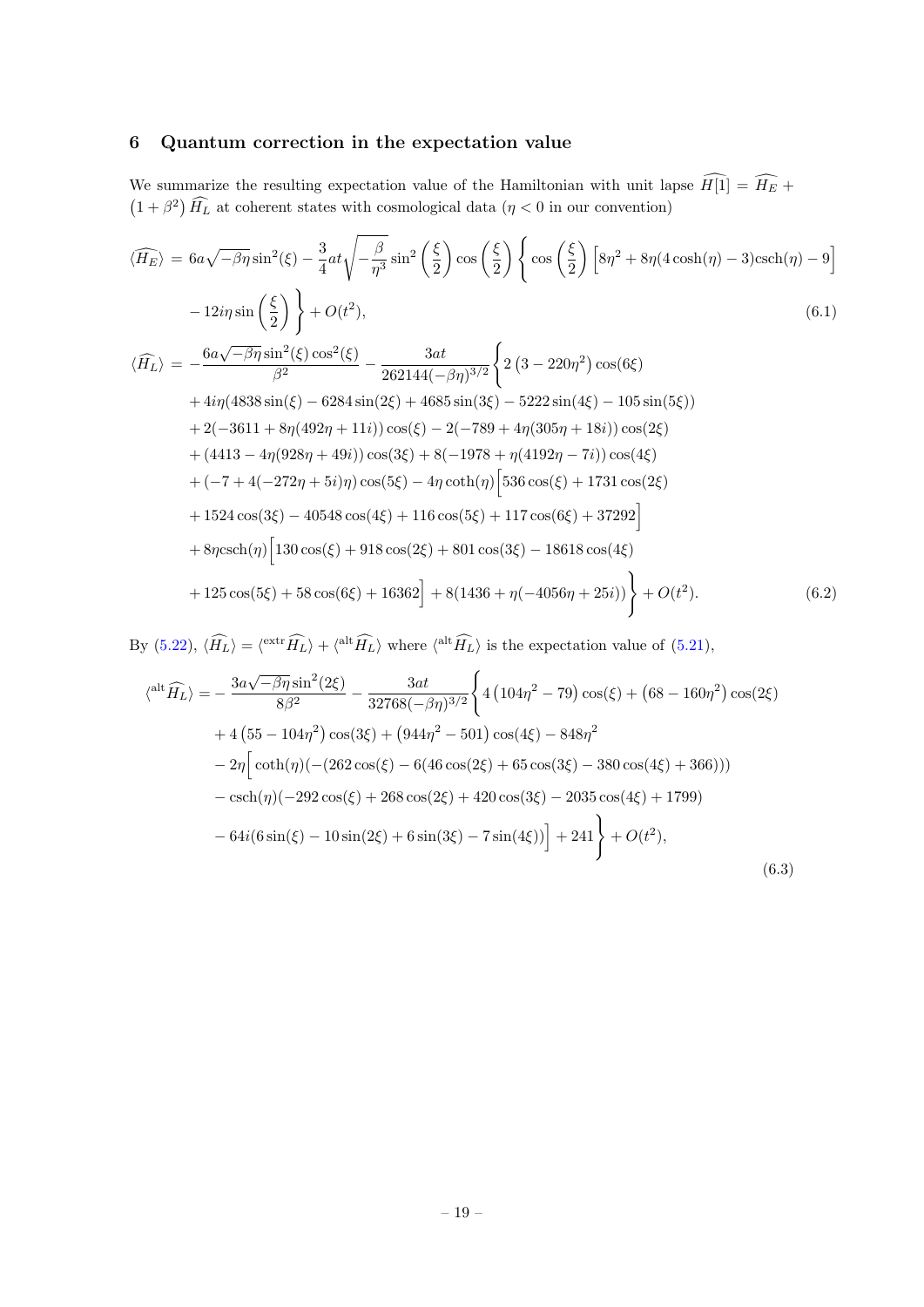$$
\langle \text{extr} \widehat{H_L} \rangle = -\frac{9a\sqrt{-\beta\eta}\sin^2(2\xi)}{8\beta^2} + \frac{3at}{262144(-\beta\eta)^{3/2}} \Bigg\{-2\left(580\eta^2 + 72i\eta - 517\right)\cos(2\xi) + 2\left(3 - 220\eta^2\right)\cos(6\xi) + 4i\eta \Big[3302\sin(\xi) - 3724\sin(2\xi) + 3149\sin(3\xi) - 35(98\sin(4\xi) + 3\sin(5\xi))\Big] + 2(-2347 + 8\eta(284\eta + 11i))\cos(\xi) + (2653 - 4\eta(96\eta + 49i))\cos(3\xi) + 56(-211 + \eta(464\eta - i))\cos(4\xi) + (-7 + 4(-272\eta + 5i)\eta)\cos(5\xi) - 4\eta\coth(\eta) \Big[1584\cos(\xi) + 627\cos(2\xi) - 36\cos(3\xi) - 31428\cos(4\xi) + 116\cos(5\xi) + 117\cos(6\xi) + 28508\Big] + 8\eta\text{csch}(\eta) \Big[714\cos(\xi) + 382\cos(2\xi) - 39\cos(3\xi) - 14548\cos(4\xi) + 125\cos(5\xi) + 58\cos(6\xi) + 12764\Big] + 8\eta(-3208\eta + 25i) + 9560\Bigg\} + O(t^2).
$$
\n(6.4)

Note that the above results are written based on the graph with only a single vertex. Moreover, the results are complex because the operators  $H_E$  and  $H_L$  are not symmetry operators. Usually, we define the symmetrized operator as  $\frac{1}{2}(\widehat{H_E} + \widehat{H_E}^{\dagger})$  and  $\frac{1}{2}(\widehat{H_L} + \widehat{H_L}^{\dagger})$ . Then the expectation values  $\langle \frac{1}{2}(\widehat{H_E} + \widehat{H_E}^{\dagger}) \rangle$ , and  $\langle \frac{1}{2}(\widehat{H_L} + \widehat{H_L}^{\dagger}) \rangle$  are just the real parts of  $\langle \widehat{H_E} \rangle$  and  $\langle \widehat{H_L} \rangle$  respectively. Furthermore, when we express  $\langle H[1] \rangle = H_0 + tH_1 + O(t^2)$ , we notice that the  $O(t)$  contribution  $H_1$ contains  $\eta$  in the denominator, thus is divergent if  $\eta \to 0$ . This feature descends from the fact that  $\hat{V}_{GT}^{(v)}$  is divergent if  $\langle \hat{Q}_v \rangle \to 0$  because  $\langle \hat{Q}_v \rangle \sim |\eta|^3$ . Thus our expansion of  $\langle \widehat{H[1]} \rangle$  becomes invalid if  $\eta$  is too small. More precisely, when we express  $\langle H[1] \rangle = \sqrt{|\eta|} [f_0 + (t/\eta^2) f_1 + O(t^2)]$ , we have that  $f_0$  is independent of  $\eta$ , and  $f_1$  is regular at  $\eta \to 0$ , so we conclude that our expansion is valid when  $\eta^2 \gg t$ . Our expansion is valid for large  $|\eta|$ , because  $f_1$  is regular at  $|\eta| \to \infty$ .

Even though there have been literature (e.g. [\[18,](#page-22-12) [26,](#page-22-13) [28\]](#page-22-15)) considering the same issue and telling the leading order of the expectation value, our work gives the  $O(h)$  correction of the both Euclidean part and Lorentzian part. It should be noted that the  $O(t)$  correction presented in the work is just the correction to the Hamiltonian operator. To get the total quantum correction of the whole mode, i.e. the total quantum correction of the effective action, one also needs to consider the 1-loop correction as in the usual quantum field theory.

<span id="page-20-0"></span>Finally, we would like to compare our results with the results in loop quantum cosmology. In loop quantum cosmology, there are two types of dynamics, i.e., the  $\mu_0$ -scheme dynamics and the  $\bar{\mu}$ -scheme dynamics [\[44,](#page-23-13) [45\]](#page-23-14). Since the  $\mu_0$ -scheme dynamics possesses some physically undesirable features, saying, that the bounce could occur in some classical regime. People prefer the  $\bar{\mu}$ -scheme dynamics solving those problems in the  $\mu_0$ -scheme model. However, according to our results, our work can only recover the  $\mu_0$  scheme of loop quantum cosmology, and further adds some incomplete  $O(t)$  corrections for cosmology. It is still open whether one can recover the  $\bar{\mu}$ -scheme dynamics in the current framework or not once all quantum corrections are considered. Beyond the current framework, another attempt to recover the  $\bar{\mu}$ -scheme cosmology is to considering the graph-changing Hamiltonian operator. For instance, in [\[46\]](#page-23-15), by considering a model where the lattice changes in time, one gets results qualitatively similar to the  $\bar{\mu}$ -scheme model.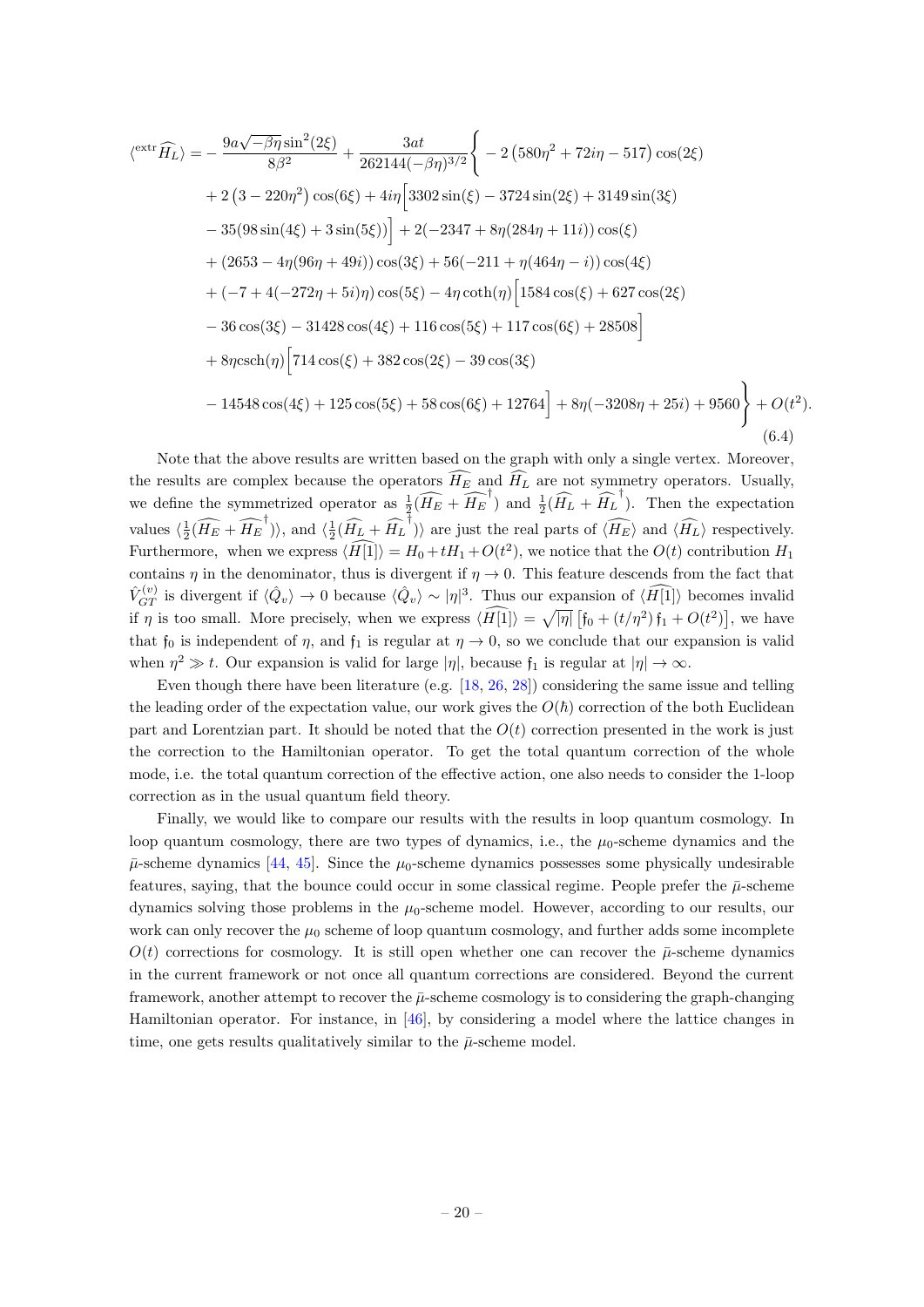# 7 Conclusion and outlook

In this paper, we develop an algorithm to overcome the complexity in the LQG Hamiltonian operator  $H[N]$ , and we compute explicitly the  $O(\hbar)$  quantum correction in the expectation value  $\langle H[N]\rangle$  at the coherent state peaked at the homogeneous and isotropic data of cosmology. With our algorithm and results, there are several perspectives which should be addressed in the future:

An important future task is to complete the computation of the quantum effective action Γ mentioned in Section [1.](#page-1-0) After the completion of the present work, the only missing ingredient in the  $O(\hbar)$  terms in Γ is the "1-loop determinant" det(5). Therefore a research to be carried out immediately is to compute  $\det(\mathfrak{H})$  at the homogeneous and isotropic background. Once we obtain the complete  $O(\hbar)$  contribution to Γ, the variation of Γ should give the quantum corrected effective equations which demonstrate the quantum correction to cosmology implied by LQG.

The next step of generalizing our computation is to study the expectation values  $\langle \overline{H}|\overline{N}\rangle$  at coherent states peaked at cosmological perturbations. The semiclassical limit of the expectation value and the cosmological perturbation theory from the path integral [\(1.2\)](#page-2-1) are studied in [\[31\]](#page-23-1). Thus it is interesting to compute the  $O(\ell_p)$  correction to the cosmological perturbation theory.

The computation of the quantum correction in  $\langle H|N\rangle$  should be extended to couplings of standard matter fields. The contributions from matter fields to  $\widehat{H}|\widehat{N}|$  have been studied in the literature [\[47,](#page-23-16) [48\]](#page-23-17). The matter parts in  $H[N]$  is much simpler than the Lorentzian part in  $H[N]$ , so computing their expectation values should not be hard. Studying the matter contributions and their quantum corrections is a project currently undergoing [\[49\]](#page-23-18).

#### Acknowledgements

M.H. acknowledges Andrea Dapor, Klaus Liegener, and Hongguang Liu for various discussions motivating this work. M.H. receives support from the National Science Foundation through grant PHY-1912278. C. Z. acknowledges the support by the Polish Narodowe Centrum Nauki, Grant No. 2018/30/Q/ST2/00811

# References

- <span id="page-21-0"></span>[1] T. Thiemann, Modern canonical quantum general relativity, Cambridge University Press (2007).
- [2] C. Rovelli and F. Vidotto, Covariant Loop Quantum Gravity: An Elementary Introduction to Quantum Gravity and Spinfoam Theory, Cambridge Monographs on Mathematical Physics, Cambridge University Press (2014).
- [3] M. Han, Y. Ma and W. Huang, Fundamental structure of loop quantum gravity, International Journal of Modern Physics D 16 (2007) 1397.
- <span id="page-21-1"></span>[4] A. Ashtekar and J. Lewandowski, Background independent quantum gravity: a status report, Classical and Quantum Gravity 21 (2004) R53.
- <span id="page-21-2"></span>[5] K. Giesel and T. Thiemann, Algebraic Quantum Gravity (AQG). II. Semiclassical Analysis, [Class.](https://doi.org/10.1088/0264-9381/24/10/004) [Quant. Grav.](https://doi.org/10.1088/0264-9381/24/10/004) 24 (2007) 2499 [[gr-qc/0607100](https://arxiv.org/abs/gr-qc/0607100)].
- <span id="page-21-3"></span>[6] K. Giesel and T. Thiemann, Algebraic quantum gravity (AQG). III. Semiclassical perturbation theory, [Class. Quant. Grav.](https://doi.org/10.1088/0264-9381/24/10/005) 24 (2007) 2565 [[gr-qc/0607101](https://arxiv.org/abs/gr-qc/0607101)].
- <span id="page-21-4"></span>[7] M. Han and H. Liu, Semiclassical limit of new path integral formulation from reduced phase space loop quantum gravity, Phys. Rev. D 102 [\(2020\) 024083](https://doi.org/10.1103/PhysRevD.102.024083) [[2005.00988](https://arxiv.org/abs/2005.00988)].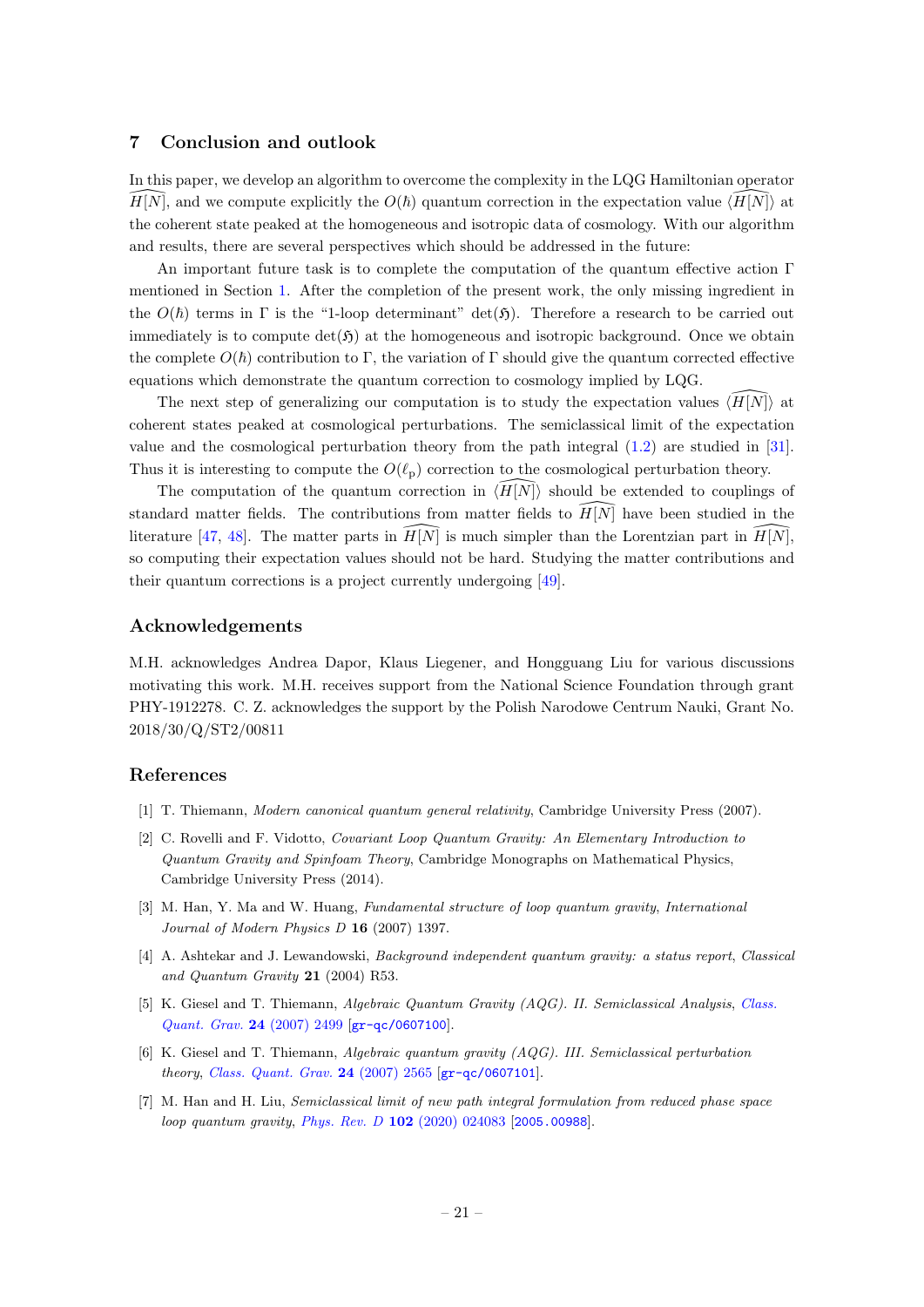- [8] F. Conrady and L. Freidel, On the semiclassical limit of 4d spin foam models, [Phys. Rev. D](https://doi.org/10.1103/PhysRevD.78.104023) 78 [\(2008\) 104023](https://doi.org/10.1103/PhysRevD.78.104023) [[0809.2280](https://arxiv.org/abs/0809.2280)].
- [9] J.W. Barrett, R. Dowdall, W.J. Fairbairn, F. Hellmann and R. Pereira, Lorentzian spin foam amplitudes: Graphical calculus and asymptotics, [Class.Quant.Grav.](https://doi.org/10.1088/0264-9381/27/16/165009) 27 (2010) 165009 [[0907.2440](https://arxiv.org/abs/0907.2440)].
- [10] M. Han and M. Zhang, Asymptotics of spinfoam amplitude on simplicial manifold: Lorentzian theory, [Class.Quant.Grav.](https://doi.org/10.1088/0264-9381/30/16/165012) 30 (2013) 165012 [[1109.0499](https://arxiv.org/abs/1109.0499)].
- [11] E. Bianchi, L. Modesto, C. Rovelli and S. Speziale, Graviton propagator in loop quantum gravity, [Class. Quant. Grav.](https://doi.org/10.1088/0264-9381/23/23/024) 23 (2006) 6989 [[gr-qc/0604044](https://arxiv.org/abs/gr-qc/0604044)].
- <span id="page-22-0"></span>[12] M. Han, Z. Huang and A. Zipfel, Emergent four-dimensional linearized gravity from a spin foam model, Phys. Rev. D 100 [\(2019\) 024060](https://doi.org/10.1103/PhysRevD.100.024060) [[1812.02110](https://arxiv.org/abs/1812.02110)].
- <span id="page-22-1"></span>[13] M. Han, Z. Huang, H. Liu and D. Qu, Numerical computations of next-to-leading order corrections in spinfoam large-j asymptotics, Phys. Rev. D  $102$  [\(2020\) 124010](https://doi.org/10.1103/PhysRevD.102.124010) [[2007.01998](https://arxiv.org/abs/2007.01998)].
- <span id="page-22-2"></span>[14] P. Donà, M. Fanizza, G. Sarno and S. Speziale, Numerical study of the Lorentzian Engle-Pereira-Rovelli-Livine spin foam amplitude, Phys. Rev. D 100 [\(2019\) 106003](https://doi.org/10.1103/PhysRevD.100.106003) [[1903.12624](https://arxiv.org/abs/1903.12624)].
- <span id="page-22-3"></span>[15] J.F. Barbero G., Real ashtekar variables for lorentzian signature space-times, [Phys. Rev. D](https://doi.org/10.1103/PhysRevD.51.5507) 51 (1995) [5507.](https://doi.org/10.1103/PhysRevD.51.5507)
- <span id="page-22-4"></span>[16] H. Nicolai, K. Peeters and M. Zamaklar, Loop quantum gravity: An Outside view, [Class. Quant.](https://doi.org/10.1088/0264-9381/22/19/R01) Grav. 22 [\(2005\) R193](https://doi.org/10.1088/0264-9381/22/19/R01) [[hep-th/0501114](https://arxiv.org/abs/hep-th/0501114)].
- <span id="page-22-5"></span>[17] J. Yang, Y. Ding and Y. Ma, Alternative quantization of the hamiltonian in loop quantum cosmology, Physics Letters  $B$  682 (2009) 1.
- <span id="page-22-12"></span>[18] A. Dapor and K. Liegener, Cosmological Effective Hamiltonian from full Loop Quantum Gravity Dynamics, [Phys. Lett. B](https://doi.org/10.1016/j.physletb.2018.09.005) 785 (2018) 506 [[1706.09833](https://arxiv.org/abs/1706.09833)].
- <span id="page-22-14"></span>[19] M. Han and H. Liu, Effective dynamics from coherent state path integral of full loop quantum gravity, Physical Review D 101 (2020) 046003.
- <span id="page-22-6"></span>[20] W. Kaminski and K. Liegener, Symmetry restriction and its application to gravity, [2009.06311](https://arxiv.org/abs/2009.06311).
- <span id="page-22-7"></span>[21] K. Giesel and T. Thiemann, Algebraic quantum gravity (aqg): Iv. reduced phase space quantization of loop quantum gravity, Classical and Quantum Gravity 27 (2010) 175009.
- <span id="page-22-8"></span>[22] K. Giesel and T. Thiemann, Scalar material reference systems and loop quantum gravity, Classical and Quantum Gravity 32 (2015) 135015.
- <span id="page-22-9"></span>[23] K.V. Kuchar and C.G. Torre, Gaussian reference fluid and interpretation of quantum geometrodynamics, Phys. Rev. D43 [\(1991\) 419.](https://doi.org/10.1103/PhysRevD.43.419)
- <span id="page-22-10"></span>[24] T. Thiemann, Quantum spin dynamics (qsd), Classical and Quantum Gravity 15 (1998) 839.
- <span id="page-22-11"></span>[25] K. Giesel and T. Thiemann, Algebraic Quantum Gravity (AQG). I. Conceptual Setup, [Class. Quant.](https://doi.org/10.1088/0264-9381/24/10/003) Grav. 24 [\(2007\) 2465](https://doi.org/10.1088/0264-9381/24/10/003) [[gr-qc/0607099](https://arxiv.org/abs/gr-qc/0607099)].
- <span id="page-22-13"></span>[26] A. Dapor and K. Liegener, Cosmological coherent state expectation values in loop quantum gravity I. Isotropic kinematics, [Class. Quant. Grav.](https://doi.org/10.1088/1361-6382/aac4ba) 35 (2018) 135011 [[1710.04015](https://arxiv.org/abs/1710.04015)].
- [27] C. Zhang, J. Lewandowski, H. Li and Y. Ma, Bouncing evolution in a model of loop quantum gravity, Physical Review D 99 (2019) 124012.
- <span id="page-22-15"></span>[28] K. Liegener and E.-A. Zwicknagel, Expectation values of coherent states for SU(2) Lattice Gauge Theories, JHEP 02 [\(2020\) 024](https://doi.org/10.1007/JHEP02(2020)024) [[2001.00032](https://arxiv.org/abs/2001.00032)].